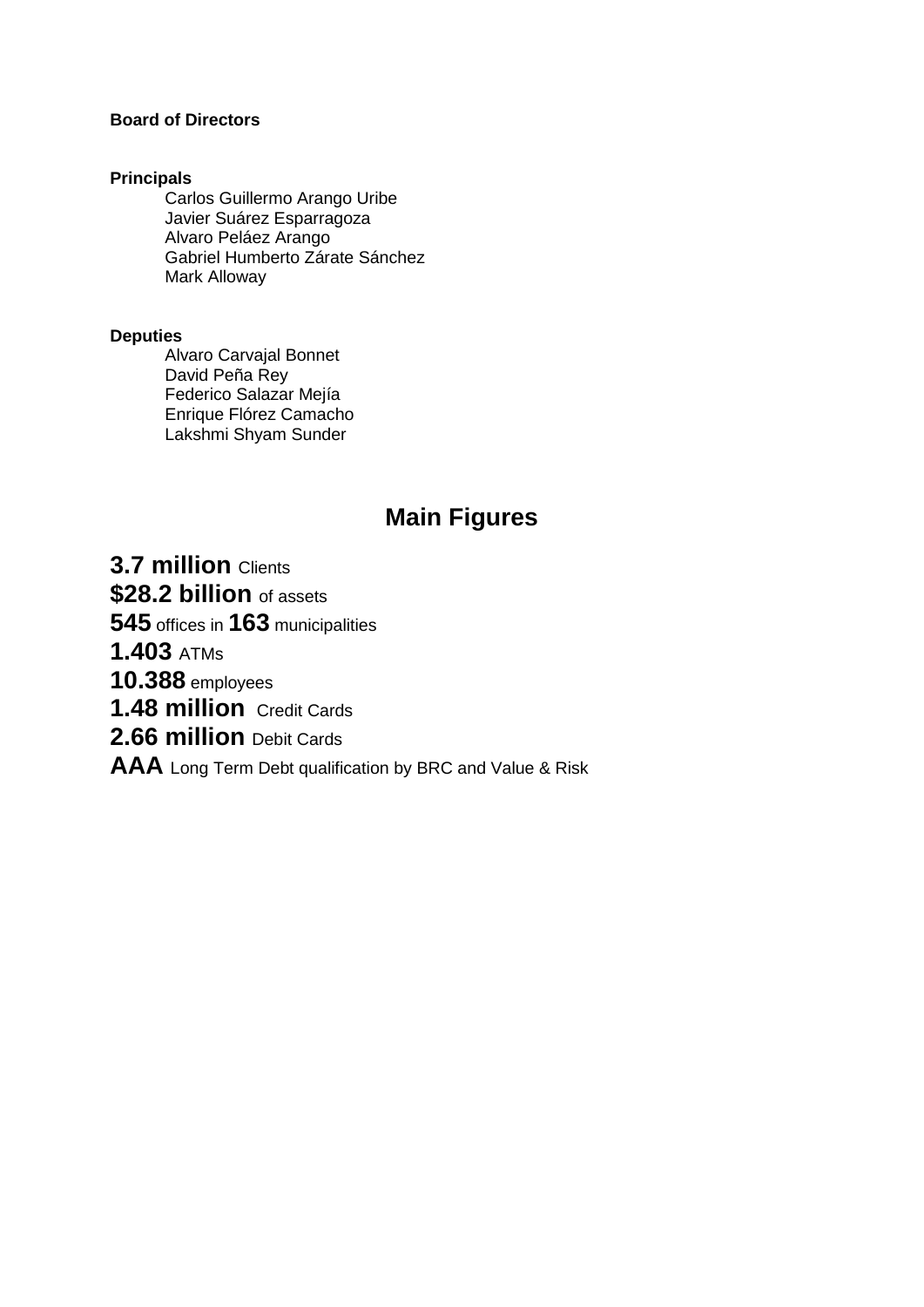













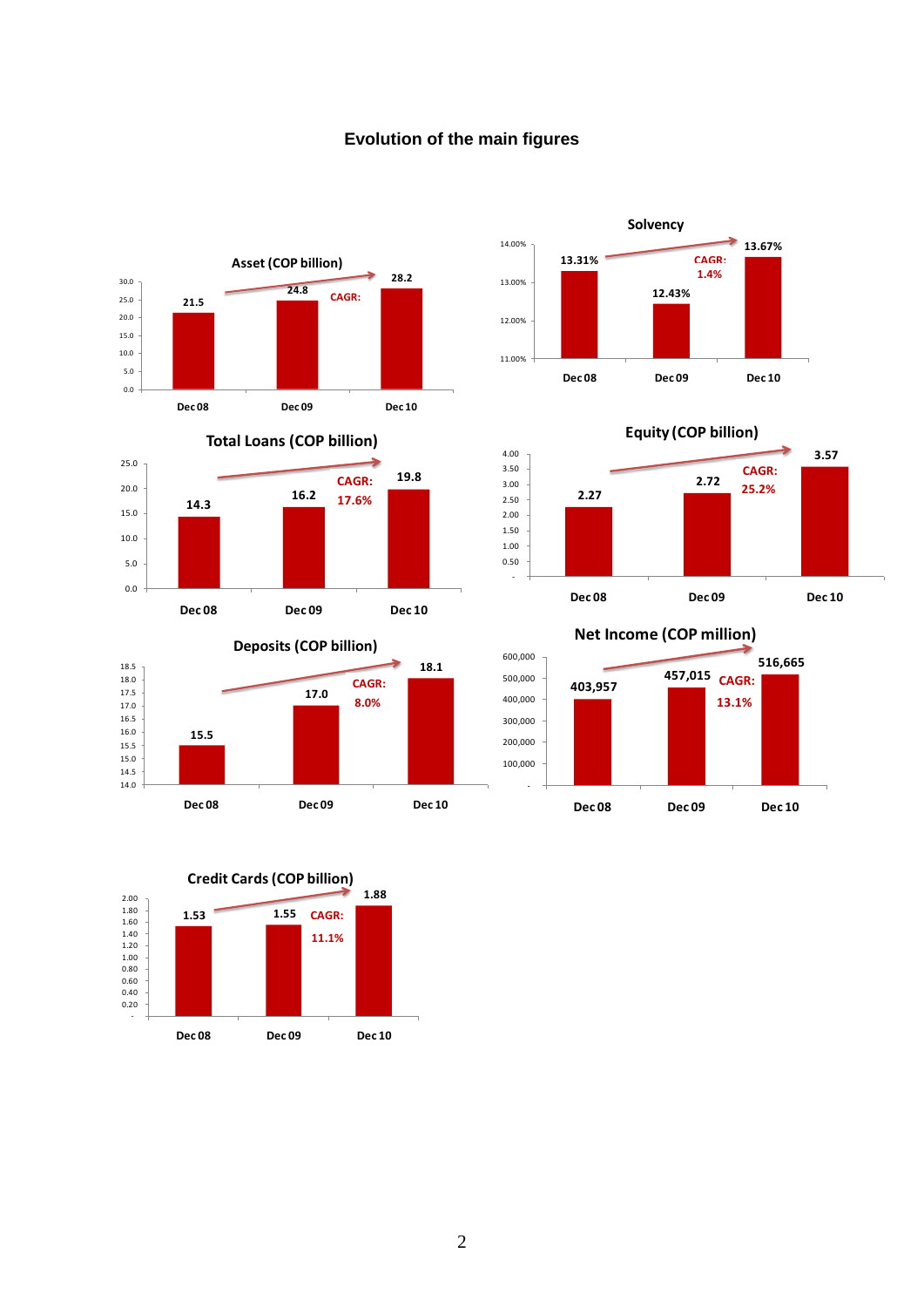#### **Report from the Board of Directors and the President to the General Meeting of Shareholders Six-month period July / December 2010**

#### **Messrs Shareholders:**

The second term of the year 2010 was characterized by relevant events and good results, which we are pleased to submit you through this Bank report of activities.

On August the first issuance of Bank's preferred stocks was carried out, and the response received from the market was satisfactory. The demand exceeded 13 times the amount of the offer, becoming a milestone in the history of the Colombian stock market and a reference for other issuers. Through this placement, 82,457 investors became shareholders of the Bank, converting Davivienda into the private issuer in the country with the highest number of shareholders.

This successful placement coincided with the beginning of a new government, which economic policies are based on providing incentives to the key or "locomotive" sectors that drive the economic growth. These locomotives are agriculture, infrastructure, innovation and technology, housing and mining; sectors that represent a potential growth for the Bank while they are part of its proper strategy.

Toward the end of the term, the country experienced a strong rainy season that resulted in the cooling of the economic growth process and the increase of inflation, pushed by the higher cost of food. In addition, the impact of this phenomenon obliged to begin a tax reform and to create an infrastructure investment plan for this year.

#### **Table of contents**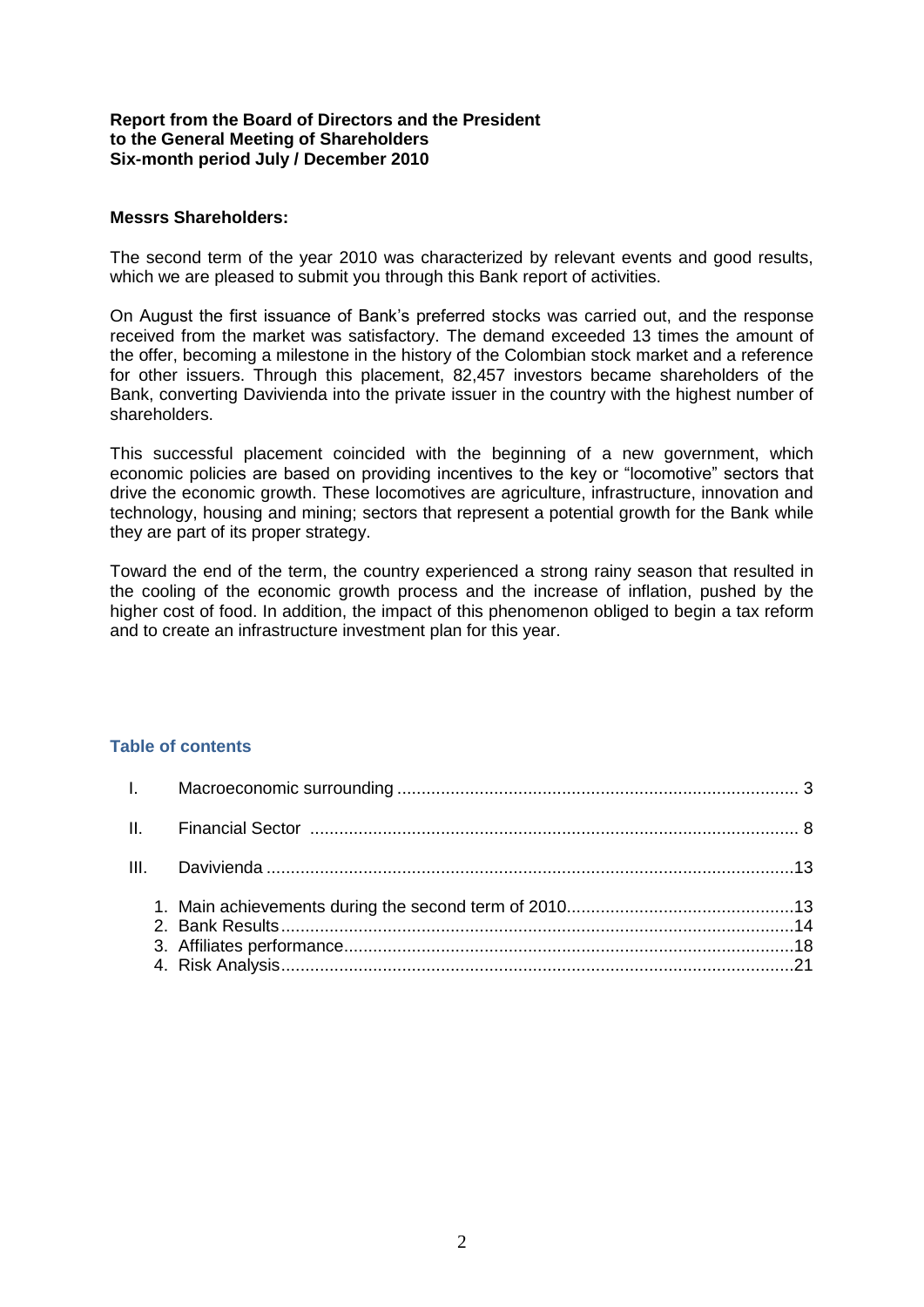## <span id="page-3-0"></span>**I. Macroeconomic surroundings**

#### 1. Introduction

After presenting an important process of recovery during the first half of the year, climatic factors and a strong revaluation of the Colombian peso, as recorded until October, cooled the economic growth process. The economy only grew 3.6% during the third quarter of the year and the preliminary data suggest that the fourth quarter was not good either. Under such conditions the economic growth for the whole year should be very close to 4%.

As a result of the strong "El Niño" phenomenon, the food prices significantly increased during the two last months of the year. Inflation closed in 3.17%, very close to the mean point of the goal range established by the Central Bank.

#### 2. Gross Domestic Product

The DANE (National Administrative Department of Statistics, for its abbreviation in Spanish) figures indicate that the Colombian economy grew an annual real 3.6% in the third quarter of 2010, a figure that is under the estimates made by most analysts. With this last data, the balance for the first nine months of the year 2010 indicate that the national economy grew a real 4.1%. However, the offer shock the economy has been experiencing as a result of climatic factors and the trend shown by several activity indicators seem to suggest that the economic activity would have moderately expanded during the fourth quarter in 2010. Therefore, the most likely growth scenery for the last year would be around 4%, even with a decrease deviation.



The economic sectors with highest growth in the year 2010 (to September) were the mining and the manufacturing sectors. The first one grew 12.7% real, meaning, 4.1 percent points above the growth presented in the year 2009, a result that is mainly explained by the value added dynamics of the group constituted by crude oil and natural gas. In turn, the manufacturing industry increased importantly compared to 2009, its growth was 5.4%, in a good portion influenced by a comparison basis that was characterized by a poor result in the year 2009. For that period of time (January – September), an actual contraction of 7.6% occurred.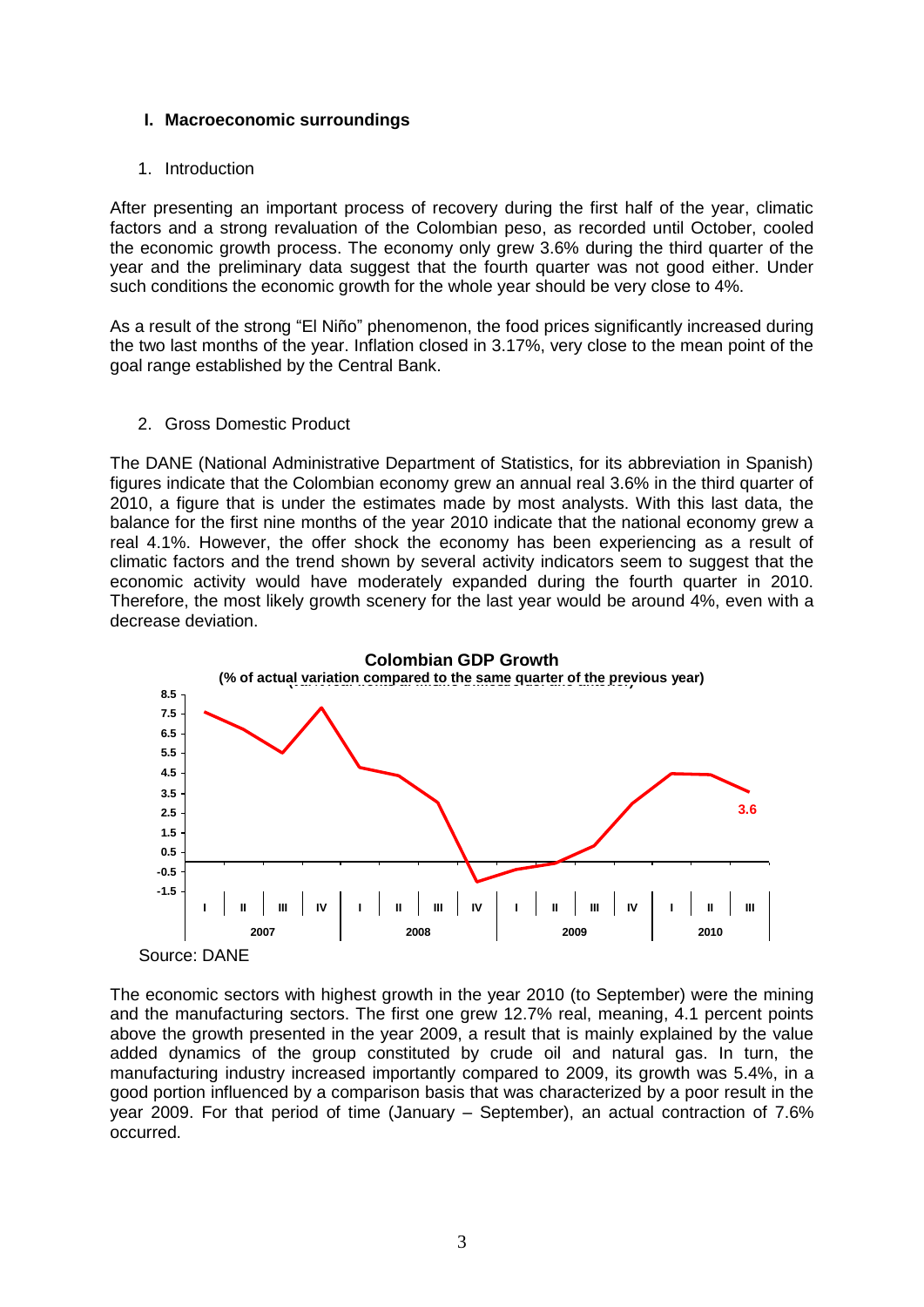On the other hand, the construction and the agriculture were located as the two activities that contracted during the period of time analyzed. These two sectors even experienced similar contractions in their GDP (0.8%). A good portion of the explanation of these results is grounded on the effect resulting from the intensity of "La Niña" phenomenon on the areas of agricultural production and road infrastructure. Beside this issue, it is important to consider that during the previous year the sub-sector of civil works grew at rates that exceeded an annual 50%, a reason why, again, the statistical effect plays an important role, at this time against a large growth in civil works.

On the analysis of the added demand, the results confirm the recovery of home consumption, which grew 3.9% real in the consolidated result of the three first quarters of 2010. Another component of the demand, as it is the gross formation of capital increased 11.7%, while the Government expense grew 5.3%. In the external front a growth gap of 14.1 percent points occurred in favor of the imports that grew 14.4%.



#### 3. Inflation

In the year 2010 the inflation closed in 3.17%, a figure that although is close to the mean point of the goal range established by the Central Bank, it indeed shows a growth higher to the one expected by the analysts. Disaggregated per groups of expense, the annual inflation of food reached 4.09% compared to the annual inflation of non food that reached 2.82%. The acceleration of the food heading was evident in the extent that in last October this group of goods just grew 1.69%.

In turn, the behavior of the non food prices shows a slight trend toward product price increase, mainly in respect to the increase of the international prices of oil.

Given the high share the food has in the family basket of the lowest income groups, the inflation for this sector of the population was significantly higher (3.58% compared to 3.17%) than the total inflation. As a consequence, the Government was obliged to reconsider the increase of the minimum monthly salary it had decreed at the end of the year 2010.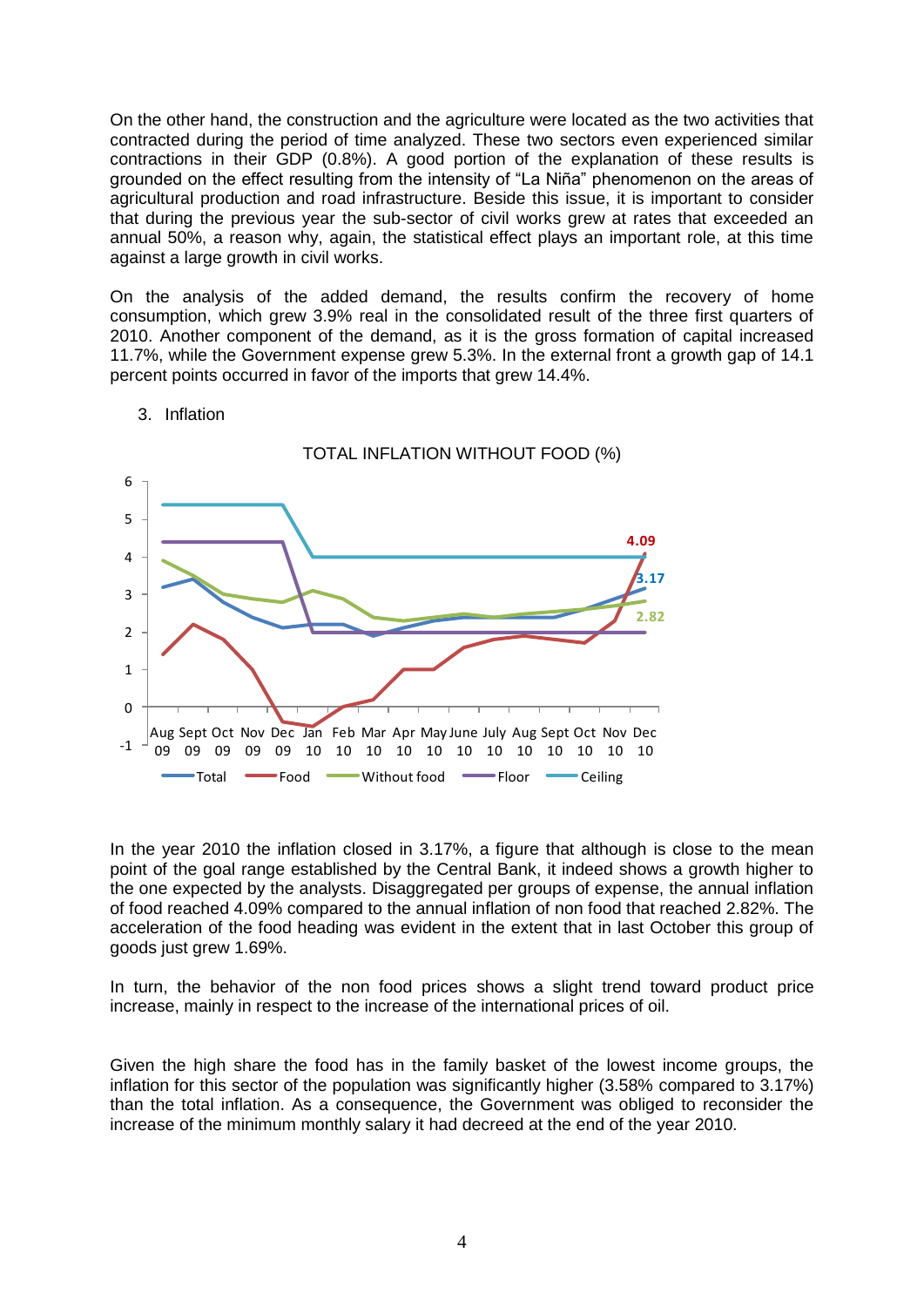#### 4. Monetary policy

The Central Bank maintained a position of expansive monetary policy, maintaining the intervention rate that was modified on the last 30th day of April, in 3% during the rest of the year 2010. The low growth of the inflation levels observed during the year allowed the Central Bank to maintain an expansionist policy that promoted growth in the economy. Some other factors that also contributed to the maintenance of such position by the Central Bank were the following: a perception of a lower growth in the industrialized countries and an increase of liquidity in the international financial systems.



#### **Intervention rates by the Central Bank and Annual Inflation**

The low rates of intervention by the Central Bank translated into declining active and passive rates during most part of the year.

#### 5. Fiscal Policy

Once the administration of President Santos took their charges, the fiscal goals for the year 2010 were ratified: a deficit of -4.4% for the Central National Government (CNG) and -3.6% for the Consolidate Public Sector (CPS). These figures represented a growth, although modest, of the deficit compared to what was recorded in the previous year.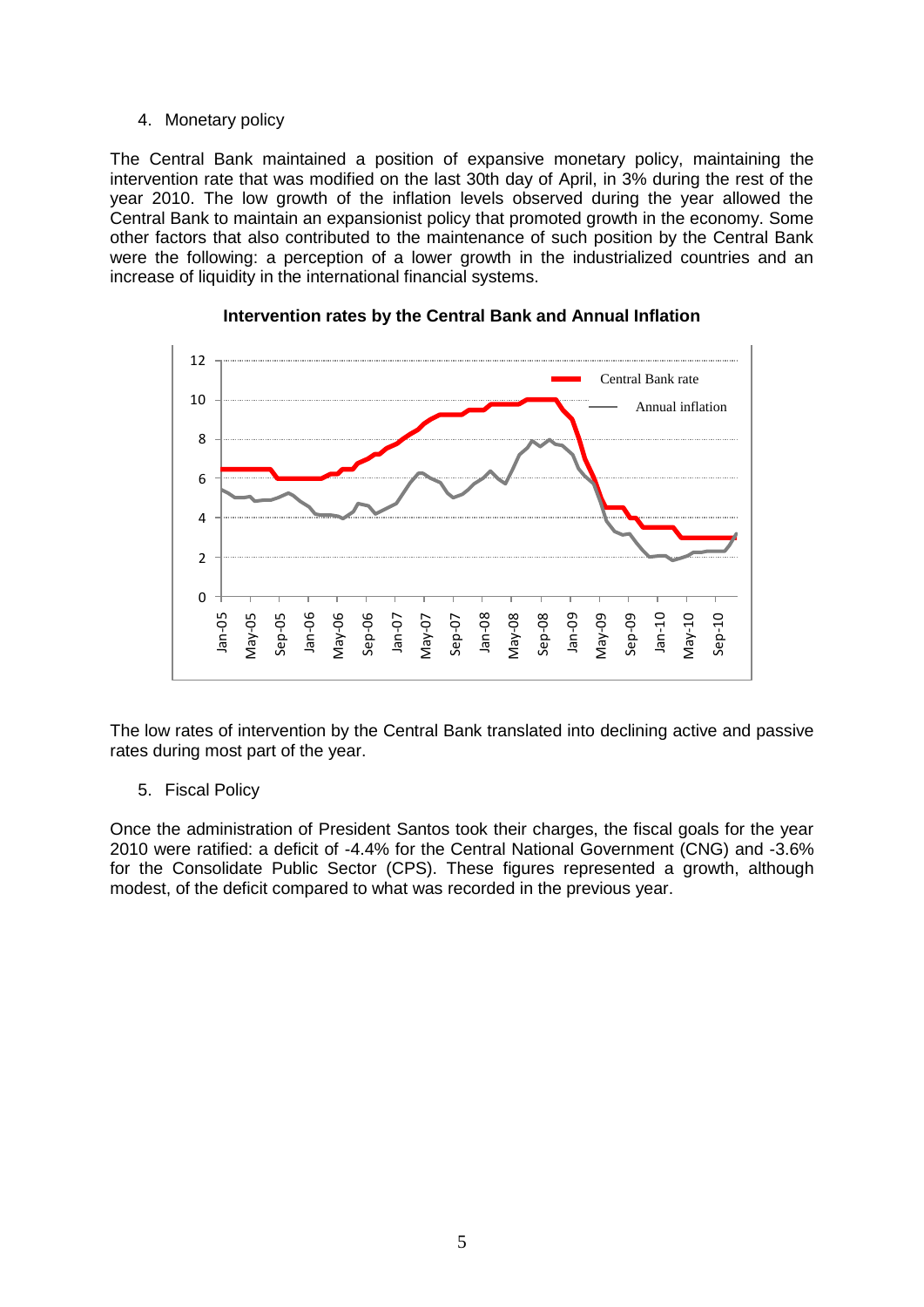

The most important fact, in fiscal matter, during the year 2010 was the approval, by the Congress of the Republic of a tax reform presented by the new administration. This reform envisages the elimination of a tax benefit for investments in fixed assets, the elimination of a surcharge to power for the industrial sector, a dismantling scheme is established of an Assessment to the Financial Movements (GMF for its abbreviation in Spanish), some measures addressed to improving the collection of the GMF (enlargement of the transactions that generate tax collection), and some other provisions that seek to optimize the tax collection activities.

On the other hand, and within the frame of an economic, social and environmental emergency decreed by the National Government at the end of 2010 – which purpose is assisting the population affected by the strong rainy season occurred in the previous year – the Decree 4825 was issued with the purpose of creating the net worth tax for taxpayers who have levels of wealth among COP 1,000 and COP 3,000 million. The same decree imposed a surcharge of 25% to the net worth tax for those taxpayers whose wealth exceeds the COP 3,000 million.

Another important fact to be mentioned is the reduction of custom tariffs that occurred at the beginning of the month of November. With the purpose of generating a higher demand of importations and a higher exchange rate in respect to the dollar, the Government reduced the custom tariffs from 20% to 15% for commodities, and from 10% to 5% for raw materials and inputs. Some custom tariffs for capital goods were reduced from 8% to 5%.

#### 6. Exchange rate

During the second term in the year 2010, the exchange rate devaluated 0.13%, closing the year in COP 1,913.98 (when on the 30<sup>th</sup> day of June it was COP 1,916.46). Several elements contributed to explain the behavior of the dollar quotation during the second term in the year 2010: the purchases made by the Central Bank that reached an amount of US \$1,460 millions during the second, a higher perception of the global risk resulting from the European crisis and the alteration of the term market prices that pressed the exchange rate during the last weeks of the year. In a meeting held by the Board of Directors of the Central Bank on the  $29<sup>th</sup>$  day of October, the National Government and the Central Bank implemented some measures addressed to favor the devaluation of the Colombian peso, among which measures were included not to monetize the resources of the National Government, the possibility of the General Direction of Treasury to intervene the term market and the offer of an exchange cover by the Ministry of Agriculture to the exporters.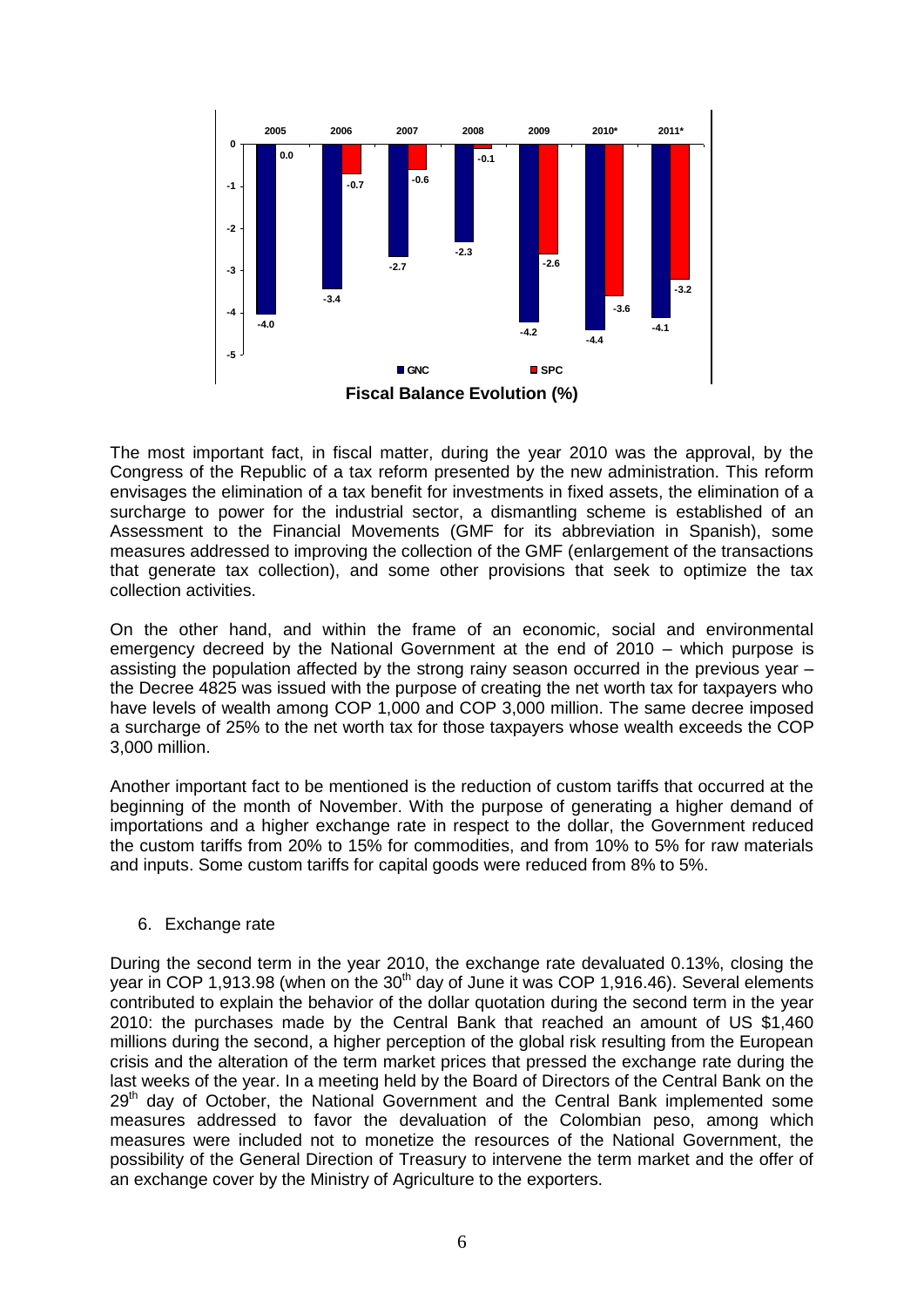

## **COP / USD Exchange Rate**

7. Foreign Trade

Along the year 2010, the foreign trade activities showed a recovery after being strongly affected during the year 2009. During the months elapsed in the year and with a cut on the month of October, the external sales of oil and its derivates drove the Colombian exports that reached an amount of USD \$35.548 millions FOB and recorded a growth of 21.4% compared to the same period of time in the year 2009. On the other hand, the importations reached an amount of USD \$32.879 millions CIF, showing an increase of 21.8% compared to the same term of the previous year, as a result of an increase of the external purchases of fuels, mineral oils, and vehicles and their parts.

The sales abroad were particularly driven by the mining sector that was benefited both by the higher volumes and by the better international quotations of the oil and its substitutes.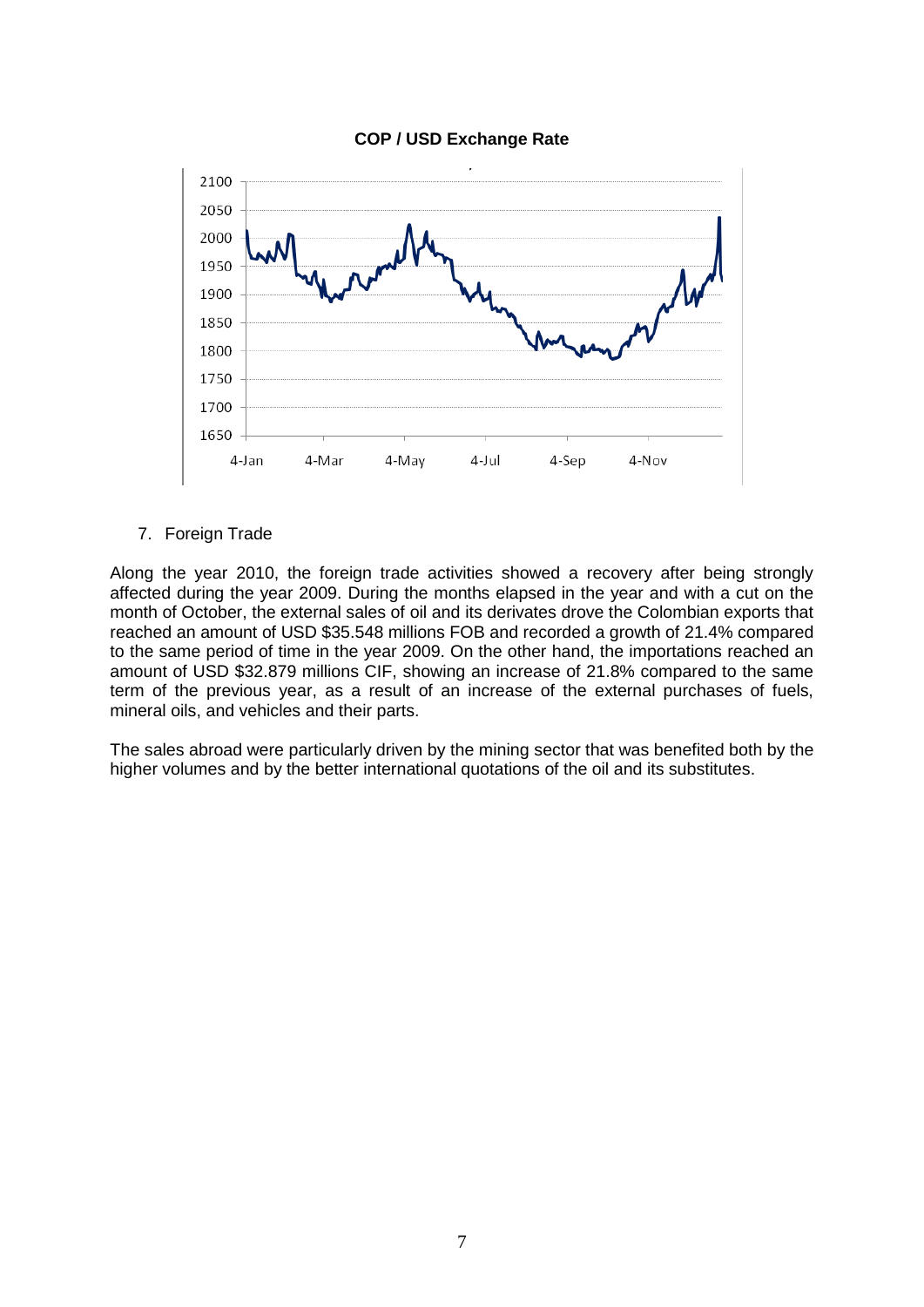## <span id="page-8-0"></span>**II. Financial Sector – second term in 2010**

## 1. Balance

As of November 2010, the amount of the assets of the set of financial entities recorded a variation of 13.1% with respect to the same period of the previous year, reaching a balance of COP 263 billion. The investment portfolio reached a total amount of COP 55.9 billion, higher in COP 5.8 billion with respect to the same term in the previous year. The amount of liabilities was located in COP 225.8 billion, achieving a growth of 12.34% during the last 12 months.

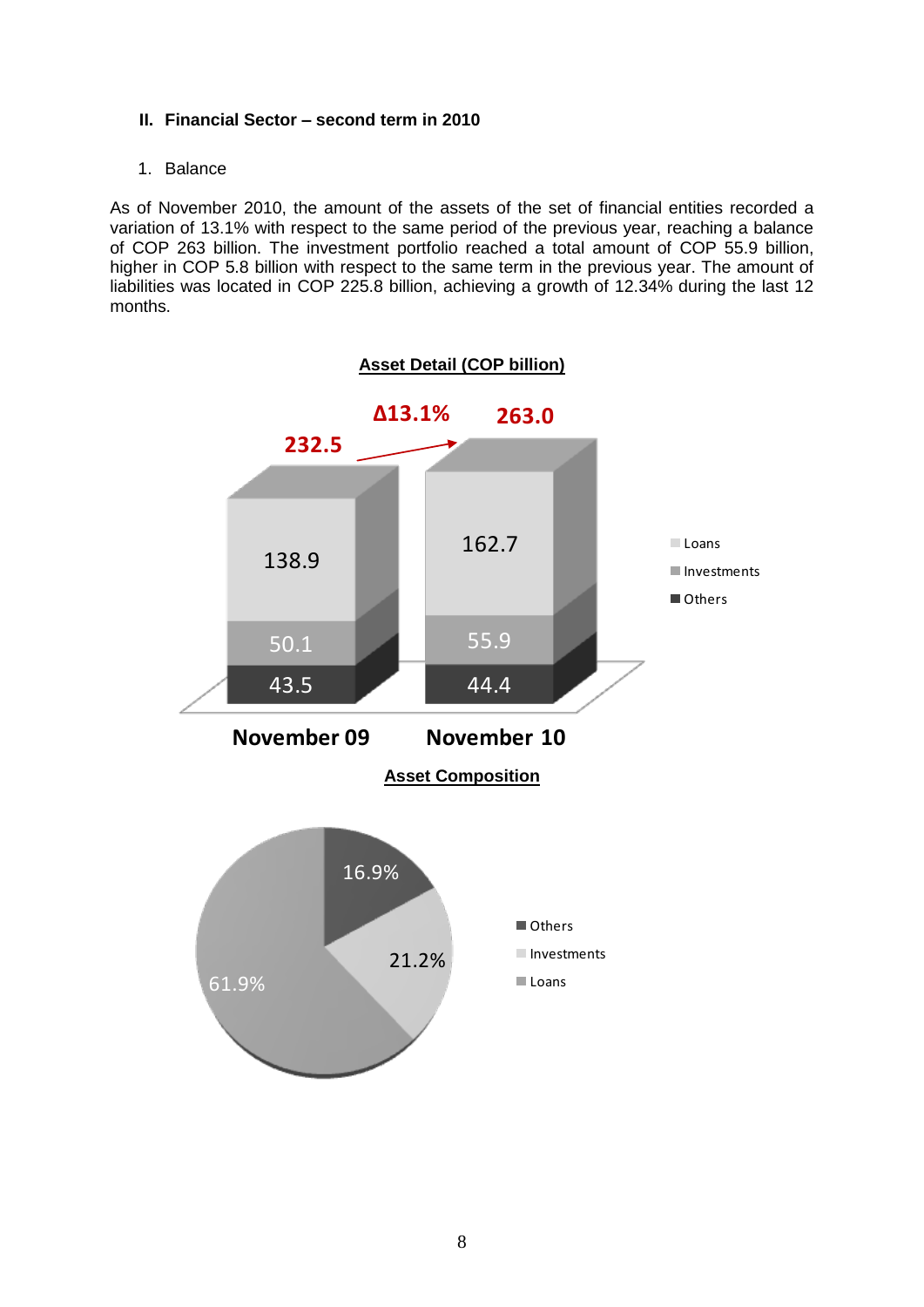## 2. Credit portfolio

During the year 2010, the net credit portfolio obtained a growth above 19%. This was due to the growths that occurred mainly in Housing, Commercial Portfolio and in the improvement of provisions.

|                                    | November 2009 | November 2010 | <b>Growth</b> |                  |
|------------------------------------|---------------|---------------|---------------|------------------|
| <b>Credit Portfolio</b>            | <b>Amount</b> | <b>Amount</b> | <b>Amount</b> | <b>Variation</b> |
| <b>Commercial</b>                  | 81.1          | 95.9          | 14.8          | 18.30%           |
| Retail                             | 38.9          | 44.7          | 5.7           | 14.73%           |
| <b>Microcredit</b>                 | 3.8           | 4.2           | 0.4           | 10.99%           |
| Housing                            | 10.7          | 12.9          | 2.2           | 20.45%           |
| Provisions                         | 7.5           | 6.5           | $-1.0$        | $-13.38%$        |
| <b>Net portfolio</b>               | 126.9         | 151.1         | 24.2          | 19.05%           |
| Housing + Securitized              | 15.3          | 17.9          | 2.6           | 17.09%           |
| <b>Net + Securitized Portfolio</b> | 131.6         | 156.2         | 24.6          | 18.71%           |

**Credit portfolio – Credit Establishments**  (Figures in COP billion)

\* Securitized at October 2010

Source: Financial Superintendency of Colombia

As of November 2010, the quality of the Total portfolio in the system presents an important improvement, passing from 3.13% to 2.2% during the last year due to a generalized improvement of the Retail, Housing and Commercial Portfolios.

#### **Credit Portfolio Quality and Coverage**

|                 | November 2009     |                | November 2010     |                |  |
|-----------------|-------------------|----------------|-------------------|----------------|--|
|                 | <b>Davivienda</b> | <b>Sistema</b> | <b>Davivienda</b> | <b>Sistema</b> |  |
| Retail          | 3.75%             | 4.82%          | 2.77%             | 3.19%          |  |
| Commercial      | 1.78%             | 2.16%          | 1.63%             | 1.70%          |  |
| Housing         | 2.22%             | 4.19%          | 1.58%             | 3.24%          |  |
| <b>Total</b>    | 2.53%             | 3.13%          | 1.74%             | 2.20%          |  |
| <b>Coverage</b> | 250.81%           | 191.25%        | 236.28%           | 200.35%        |  |

Total Portfolio Quality: Unproductive Portfolio / Total Portfolio Coverage: Provisions / Expired Portfolio Source: Financial Superintendency of Colombia

2. Money received from the public

The growth of the amount of money received from the public in savings accounts at the financial system is an instrument that now represents 42.6% of the deposits. In addition, the bonuses increased 47% during last year, as a result of several issuances of debt titles that were made along the year.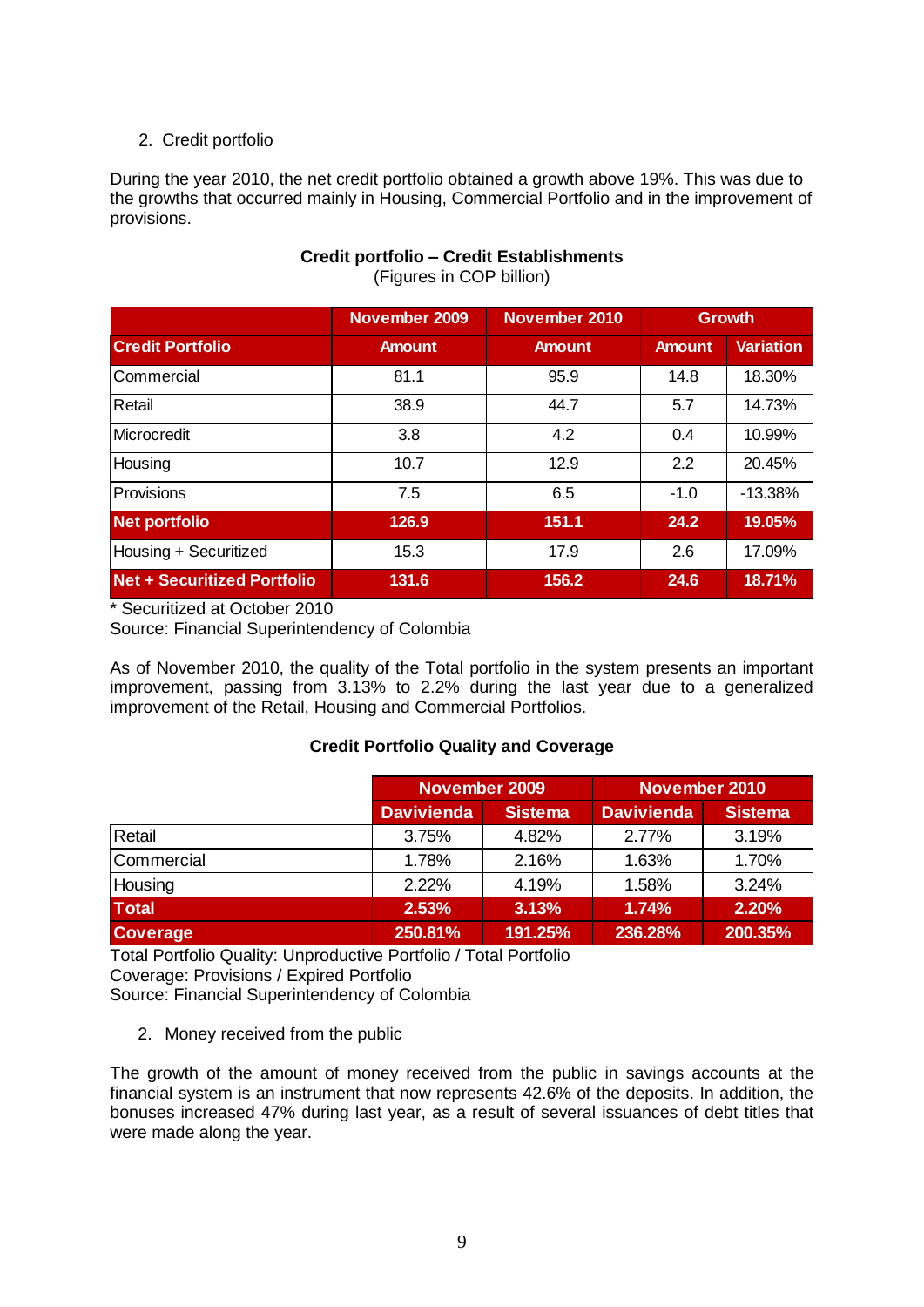## **Money Received from the Public**

| (Figures in COP billion) |  |  |  |
|--------------------------|--|--|--|
|--------------------------|--|--|--|

|                          | <b>Nov-09</b> | <b>Nov-10</b> | <b>Variation</b> |
|--------------------------|---------------|---------------|------------------|
| <b>Saving Accounts</b>   | 68.1          | 77.4          | 13.67%           |
| <b>Checking Accounts</b> | 25.5          | 29.3          | 15.19%           |
| Time deposits            | 56.1          | 53.4          | $-4.87%$         |
| <b>Others</b>            | 7.2           | 5.9           | $-18.11%$        |
| <b>Bonds</b>             | 10.7          | 15.7          | 47.09%           |
| <b>Total</b>             | 167.5         | 181.7         | 8.45%            |

Source: Financial Superintendency of Colombia

3. Equity

As of November 2010, the financial system's Equity reached an amount of COP 37 billion, COP 5.7 billion higher than the one recorded last year.

The solvency relation increased from 14.54% in November 2009 to 14.85% in the same term of the year 2010.

4. Accounting period results

The financial sector records profits accumulated as of November 2010 for an amount of COP 5.4 billions, 4.6% higher than those reported for the same period in the previous year.

- 5. Housing credit
	- a. Credits to people

The origins of the mortgage credit to people, accumulated as of November 2010, recorded a growth of 39.1% compared to those of the same term in the year 2009.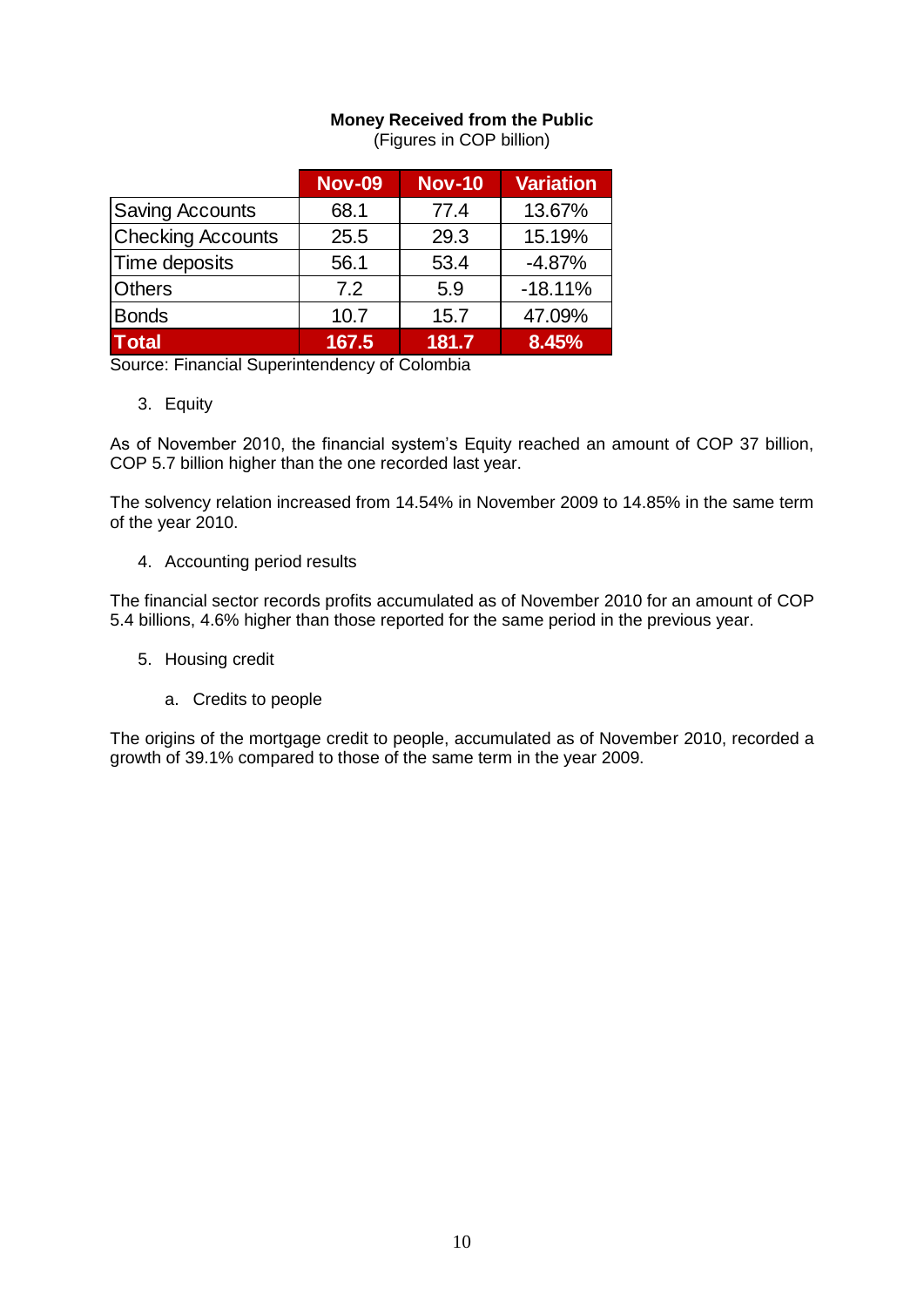#### **Origins of the Accumulated Mortgage Credit**  (Figures in COP billion)

|                   | <b>Ene - Nov 2009</b> | <b>Ene - Nov 2010</b> | <b>Growth</b> |
|-------------------|-----------------------|-----------------------|---------------|
| <b>Individual</b> | 3.22                  | 4.69                  | 45.6%         |
| Subrogation       | 0.78                  | 0.84                  | 8.6%          |
| Leasing           | 0.52                  | 0.75                  | 44.0%         |
| <b>Total</b>      | 4.51                  | 6.28                  | 39.1%         |

Source: "Asobancaria"

#### b. Construction licenses

In October 2010, the construction licenses approved increased 12.3%, and the new area obtained on the basis of the Building Census recorded 25.8% increase between September 2009 and September 2010.

#### c. Constructor portfolio

The disbursements of constructor credit as of November 2010 decreased 9.6%, passing from COP 2.19 billion to COP 1.98 billion in respect to the previous year. The gross constructor portfolio decreased 13.6%, passing from COP 2.7 billion in November 2009 to COP 2.4 billion on November 2010.

#### d. Performance of social interest housing – SIH (VIS in Spanish)

The amount of the individual credits disbursed for the purchase of Social Interest Housing increased 40.4%, a result that is mainly explained by the growth of credit for new housing. In turn, we can say that the number of SIH financed units increased during the third quarter in 2010, as well as the percentage of completed SIHs.

#### 6. Credit cards

The credit card industry has shown a sustained growth as for balances and invoicing. The number of credit cards in effect increased 6.2% between November 2010 and the same period of the previous year.

## **Credit Cards – Financial System**

(Figures in COP billion)

|                             | November 2009 | November 2010 | Growth |
|-----------------------------|---------------|---------------|--------|
| <b>Balance</b>              | 9.7           | 11.1          | 13.9%  |
| Retail                      | 9.0           | 10.3          | 15.0%  |
| Commercial                  | 0.7           | 0.7           | 0.6%   |
| <b>Invoicing (Ene -Nov)</b> | 19.5          | 21.9          | 12.3%  |

Source: Financial Superintendency of Colombia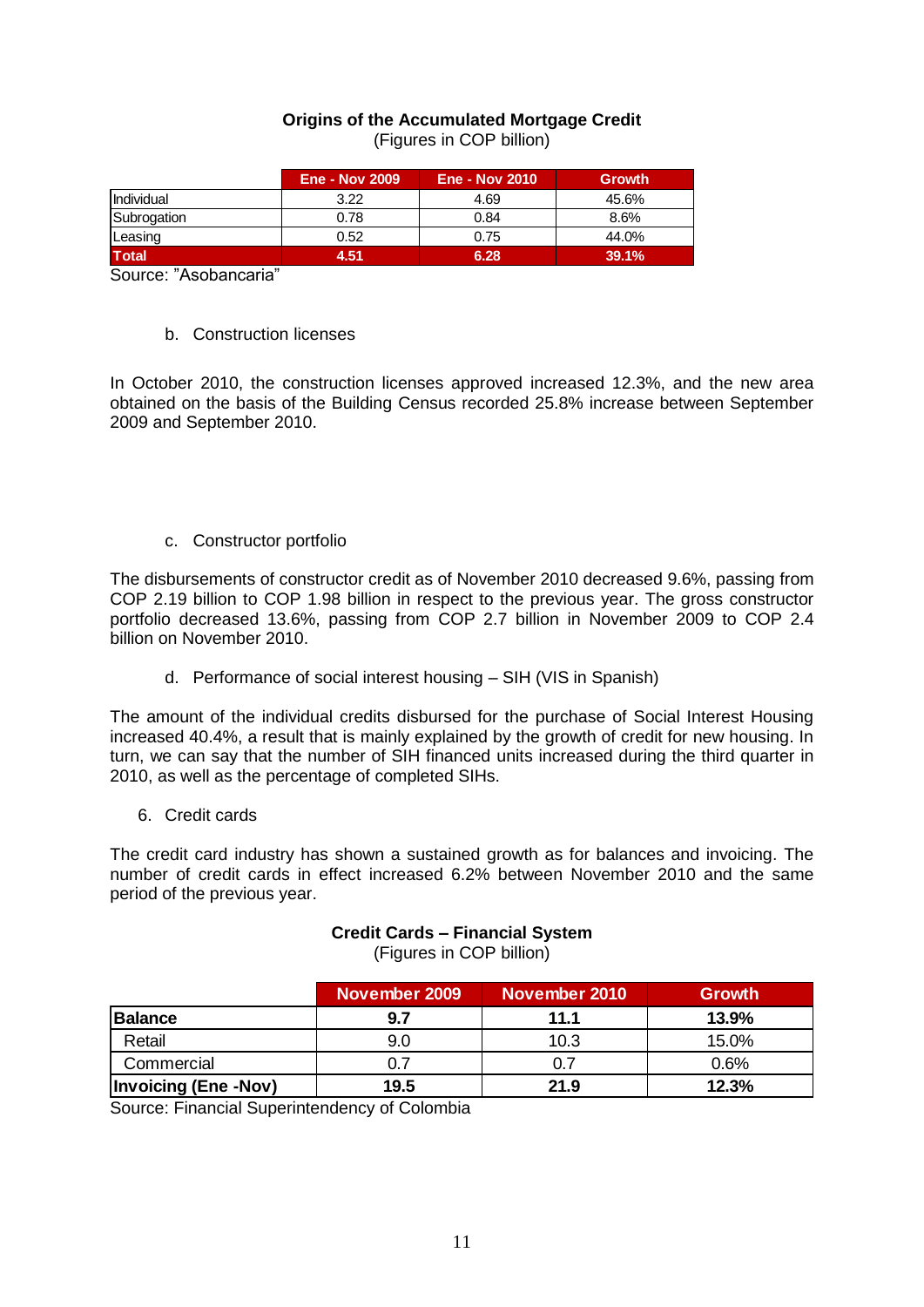## 7. Vehicles

The year 2010 marked an important recovery in the sale of vehicles. The industry totalized sales for 253,869 new units in the year, constituting a new record that exceeds the 253,034 units sold in the year 2007. This result shows an increase of 37.1% in sales, where the utilitarian vehicles and the pick up vehicles were the sub – segments that pushed the growth the most with 64.1% and 54.6% of increase respectively. The passenger business vehicles were the only ones with a decrease in their sales (-12.3%), mainly due to the process of awarding of the Integrated System of Public Transportation (SITP, for its abbreviation in Spanish) in Bogotá, in which the purchases of the models of vehicles required for attending the specifications of the mentioned bid are transferred to the near future. The taxi and cargo transportation segments showed growths lower than the average (11.6% and 33.4% respectively).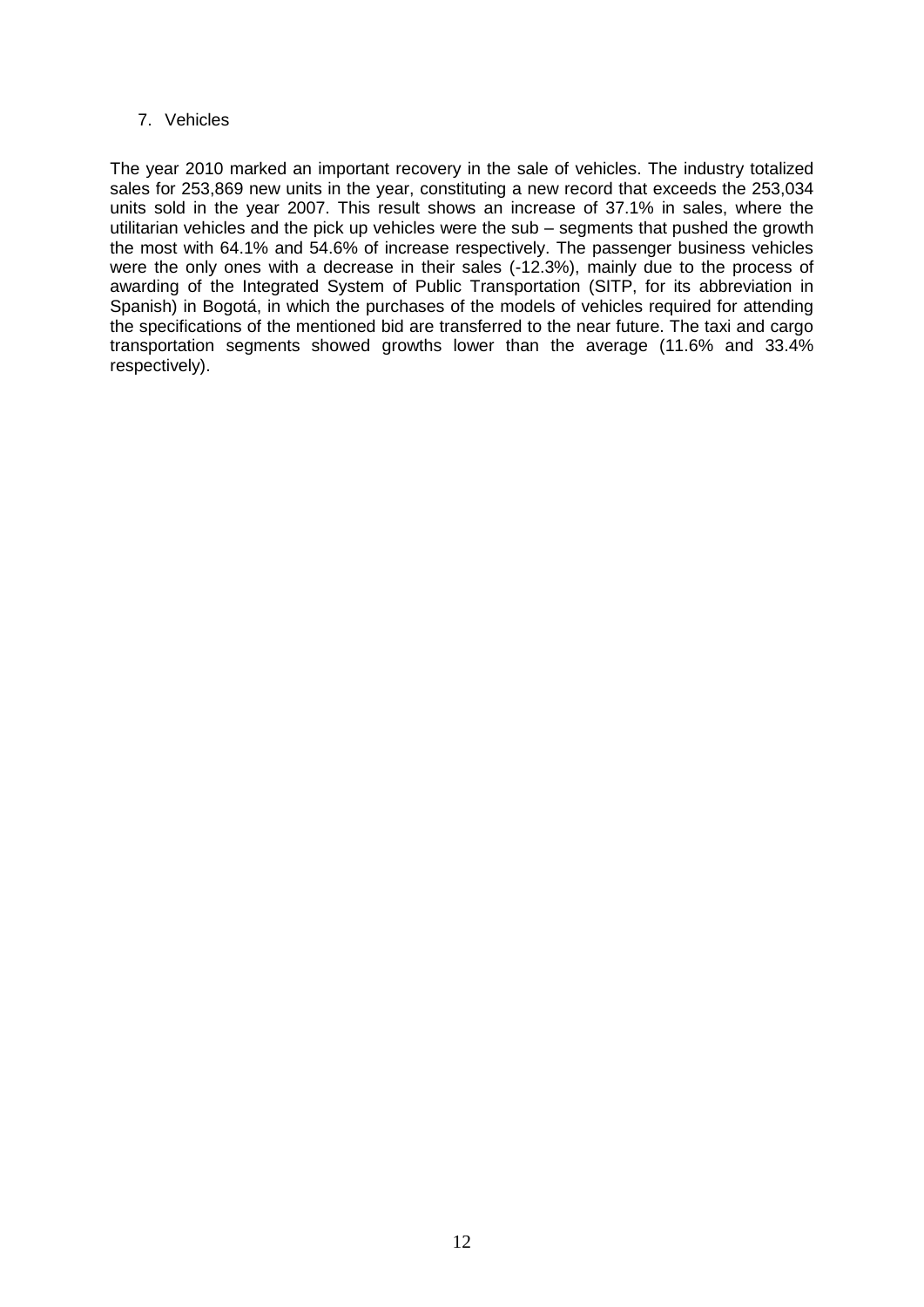## <span id="page-13-0"></span>**III. Davivienda**

<span id="page-13-1"></span>**1. Main achievements during the second term in 2010**

**During the second term in 2010, the Bank concreted different projects that allowed the linking of new shareholders, the enlarging of the offer of products and services, the coverage offered to the customers, and the positioning of the Davivienda brand.** 

## **Issuance of Capital Stock in Preferred Shares**

The Bank carried out a process of issuance of preferred stock or shares in which 26 million of shares were successfully issued, and which constitute the first trench of a total issuance approved by the Financial Superintendency of Colombia for a number of 50 million of shares.

In one hand, the Bank became the private issuer with the higher number of shareholders, 82,457, from which 78,318 are Colombian, 85 are institutional investors, and 4,054 are enterprises. On the other hand, the offer made by Davivienda for 26 million of shares was very well accepted as the response demanded an amount 13.1 times higher than the number of shares offered since the beginning. Finally, the behavior of the Davivienda shares at the Stock Market has been satisfactory because the percentage of the volume transacted within the local market was 3.7% as of December 2010 and their valuation at the end of this year is 42.5%, passing from COP 16.129 to COP 22,980.

|            |                   | <b>Volume COP</b><br><b>Million</b> | % Part<br><b>IGBC</b> |
|------------|-------------------|-------------------------------------|-----------------------|
| Oct        | Davivienda        | 306,265                             | 6.5%                  |
|            | <b>Peers</b>      | 329,840                             | 7.0%                  |
| <b>Nov</b> | <b>Davivienda</b> | 198,919                             | 4.1%                  |
|            | <b>Peers</b>      | 243,777                             | 5.1%                  |
| <b>Dic</b> | <b>Davivienda</b> | 149,900                             | 3.7%                  |
|            | <b>Peers</b>      | 536,396                             | 13.4%                 |

**Source:** Stock Market of Colombia

**\*Peers:** Correspond to the Grupo Aval, Bogotá and Preferencial Bancolombia. The month of October is taken from the day 5.

#### **Bonds issuance**

On the 7th day of October, Banco Davivienda made its last issuance of Bonds of the year, placing COP 0.5 billion and receiving a demand 3 times higher than this amount. With this issuance the Bank completed its plan of issuances of the year that placed COP 1 billion in Ordinary Bonds and COP 2.5 billion on Subordinate Bonds.

## **Approval and conversion of Bancafé Miami into a branch**

During this term the OFR (Office of Financial Regulation of the State of Florida) and the FED (Federal Reserve of the United States of America) approved the conversion of Bancafé Internacional from "Edge Act Corporation" a current affiliate of the Bank into a branch, which allows to activate the business generation capacity.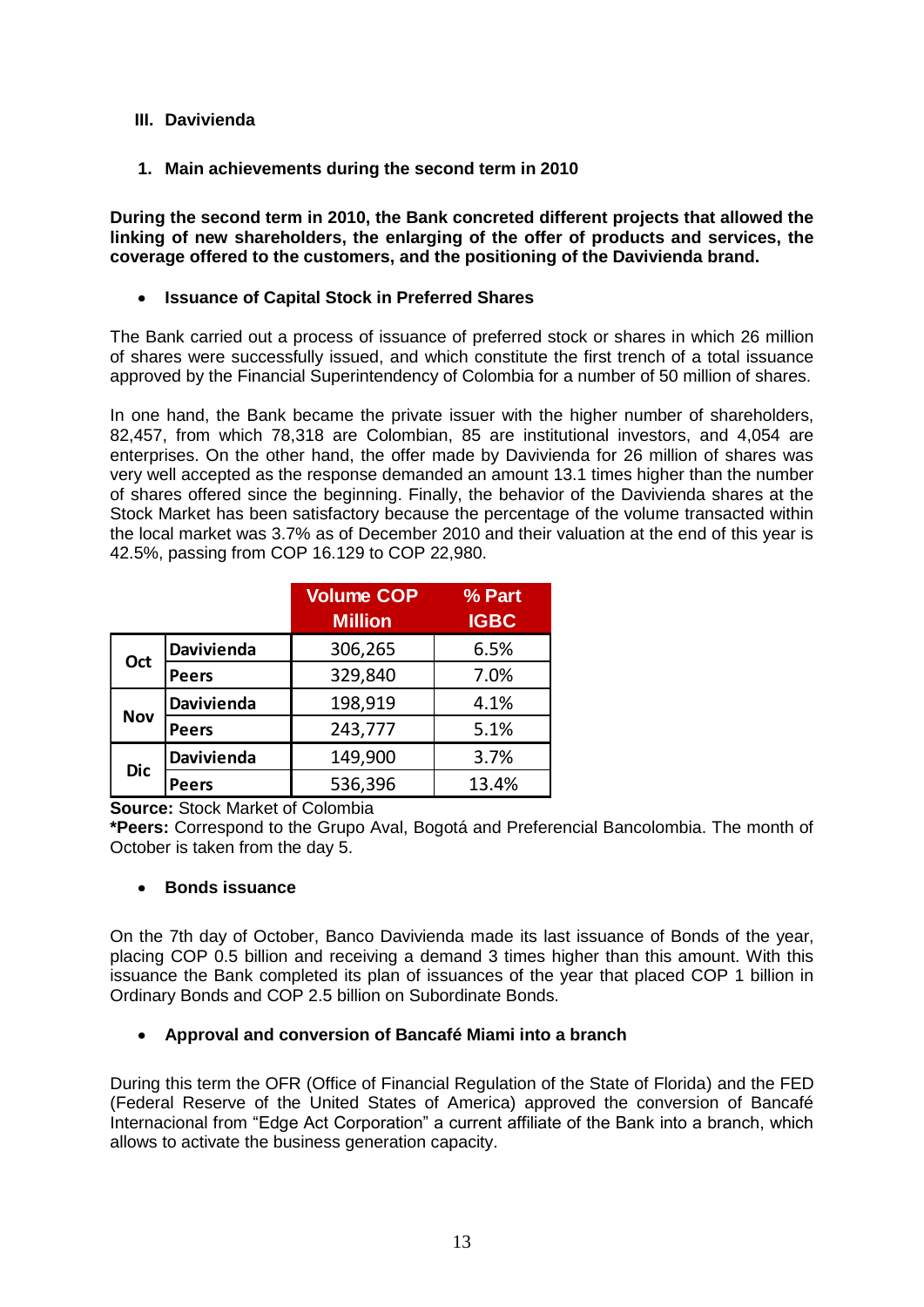This conversion took place on the first day of January 2011 and during the first days of this month, this new branch of the Banco Davivienda was open to the public.

## **The Davivienda "Transmilenio" Debit Card**

At the end of the year 2010 the Banco Davivienda developed a product that approached the inhabitants of Bogotá to their city and that reaffirmed the positioning of the Bank as a highly innovative entity, always at the vanguard on the matter of satisfaction of their customers needs. The Davivienda Transmilenio Debit Card integrates the functionalities of two products: the functionality of a Debit Card because this card allows to make purchases from commercial establishments, withdrawals from ATMs, and consultations in offices, and the functionality of the Transmilenio Frequent Customer Card that allows to recharge its balance for being able to access this Mass Transportation System. Only three months after the launching of the Transmilenio Davivienda Debit Card, some 20,000 customers are enjoying this benefit and we will soon extend the scope of this product to all the cities that have similar transportation systems. We expect to have your valuable support and be able to make you participants, very soon, of another great achievement by Davivienda.

## **The "top of mind" reached by Davivienda thanks to the "Corresponsal"**

Among other important facts occurred during the term, we can mention the strengthening of the Davivienda brand after the successful campaign "The Corresponsal" during the soccer world championship which commercials were seen on the Internet by more than 15 million of visitors and converted the organization into the second one in recalling ("top of mind"). This shows the degree of innovation by Davivienda that took advantage of the exponential growth and the reach of the social networks, and translated such advantages into a campaign during the Soccer World Championship on 2010 that *Dinero* magazine classified as the best publicity campaign. In addition, the correspondent blog received more than 40 million visits; more than 28 official groups of said figure were created with more than 240,000 fans and 8,814 followers in the Twitter network.

#### <span id="page-14-0"></span>**2. Bank results**

1. Asset analysis and structure

As of December 2010 the Bank's assets showed a growth of COP 3.47 billion compared with the results of the same month in 2010, reaching COP 28.2 billion. This growth is driven by the increase of credit portfolio that represents 70% of Bank's assets.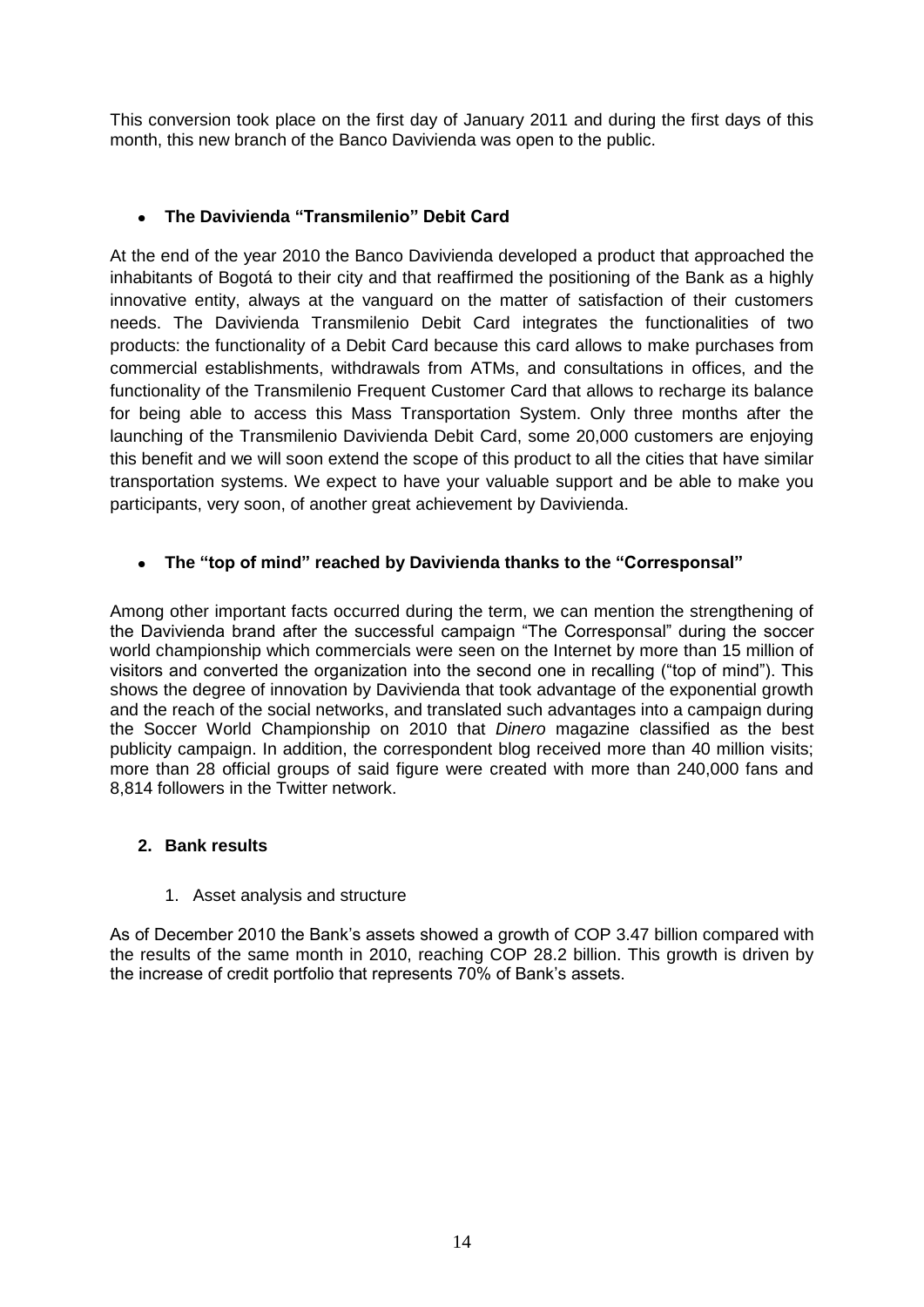

2. Credit portfolio

As of December 2010, an important increase occurred in the evolution of the credit portfolio as a result, mainly, of the growth of the commercial and consumption portfolio through an important increase of their different segments, credit cards and vehicles.

| (Figures III COF triousafig filillion)                                     |               |         |               |         |               |
|----------------------------------------------------------------------------|---------------|---------|---------------|---------|---------------|
| <b>DAVIVIENDA</b>                                                          | <b>Dec 09</b> | % Part. | <b>Dec 10</b> | % Part. | <b>Growth</b> |
| <b>Housing and housing leasing</b><br>Commercial portfolio &               | 3,055         | 18.8%   | 3,146         | 15.9%   | 3.0%          |
| Microcredits                                                               | 8,328         | 51.3%   | 10,294        | 51.9%   | 23.6%         |
| <b>Credit card</b>                                                         | 1,553         | 9.6%    | 1,884         | 9.5%    | 21.3%         |
| <b>Vehicles</b>                                                            | 693           | 4.3%    | 844           | 4.3%    | 21.8%         |
| <b>Other personal credits</b><br><b>Provision for credit portfolio and</b> | 3,655         | 22.5%   | 4,769         | 24.1%   | 30.5%         |
| financial leasing                                                          | $-1,056$      | 6.5%    | $-1,118$      | 5.6%    | 5.9%          |
| <b>Cartera neto</b>                                                        | 16,229        |         | 19,819        |         | 22.1%         |

#### **Banco Davivienda – Total Portfolio**  (Figures in COP thousand million)

The moderate performance of the economy, together with the preventive measures taken by the Bank since 2008, in addition to the Bank good results as well as the growth of the portfolio, allow the quality and coverage indicators to continue being better than those of the sector average.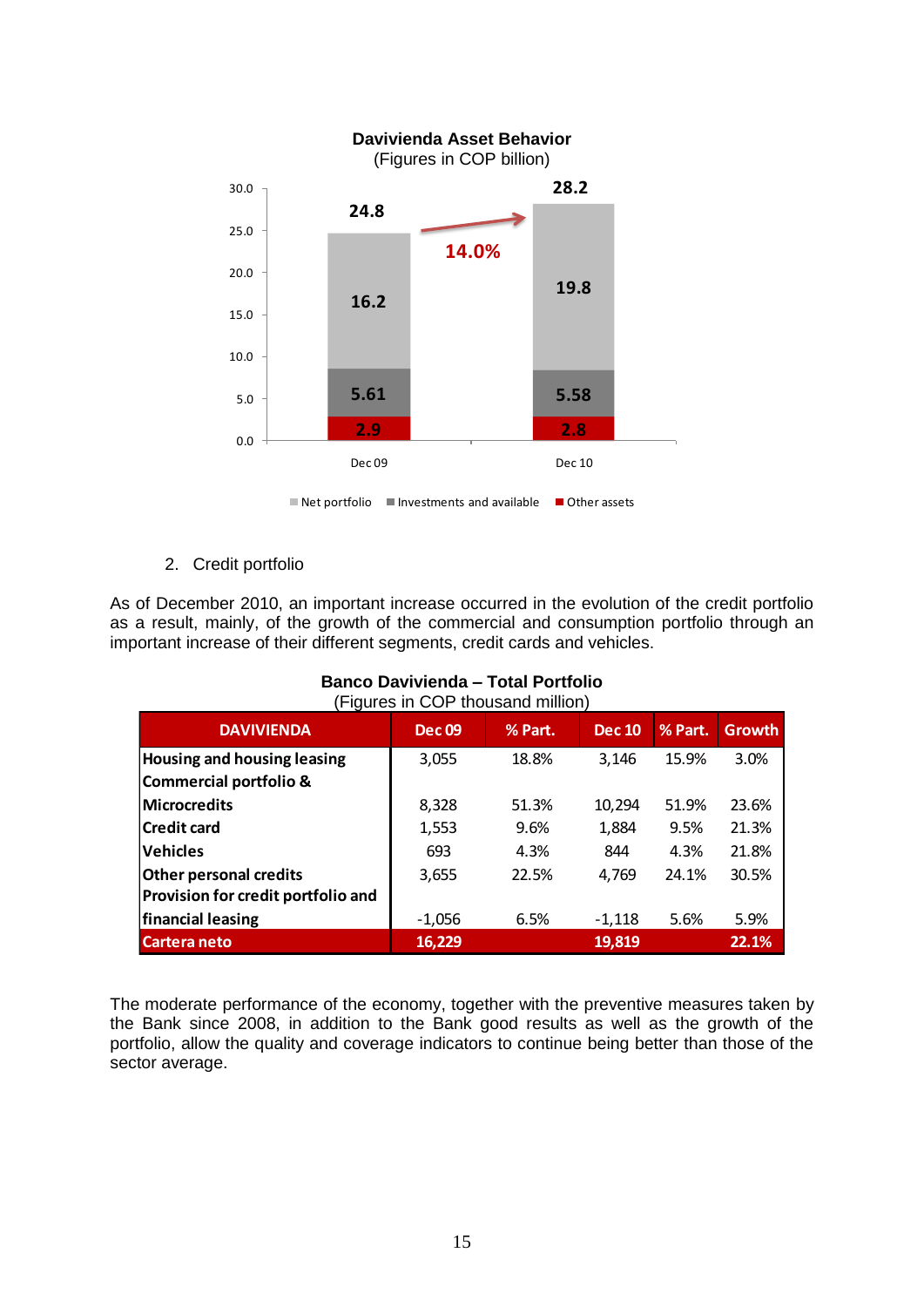## **Banco Davivienda – Indicators of Unproductive Portfolio and Coverage December 2010**

|                   | <b>Davivienda</b> |       |  |  |
|-------------------|-------------------|-------|--|--|
|                   | 2009              | 2010  |  |  |
| Retail            | 2.81%<br>2.65%    |       |  |  |
| <b>Commercial</b> | 1.63%             | 0.73% |  |  |
| <b>Housing</b>    | 2.13%             | 2.03% |  |  |
| <b>Total</b>      | 2.12%             | 1.62% |  |  |
| Coverage          | 287.8%<br>330.5%  |       |  |  |

The Commercial Portfolio includes Microcredits

The Housing Portfolio includes Housing Leasing *Quality: Consumption >60 Days / total, Commercial > 90 days / total Housing > 120 days / total. Coverage: Provisions / Unproductive per height*

3. Liability analysis and structure

As of December 2010, the Bank's liabilities presented a growth of COP 2.6 billion compared to those recorded on the same date of the year 2009, growing 11.9%.



#### **Banco Davivienda – Liability Behavior** (Figures in COP billion)

4. Fund raising from the public and bonuses

The traditional fund raising from the public instrument that has grown the most during the last 12 months in the Bank was the issuance of bonds that grew 41.2%, in part due to the two issuances of common bonuses and the issuance of subordinate bonuses that were carried out this year. In effect, during the whole year 2010, the Bank issued a total amount of COP 1.25 billion in bonds. This amount corresponds to 9.19% of the total of bonuses issued in Colombia, corresponding to COP 13.6 billion, converting Davivienda into the private company that issued the highest amount of this kind of debt. The growth of Checking Accounts also highlights as it reached 18.6%.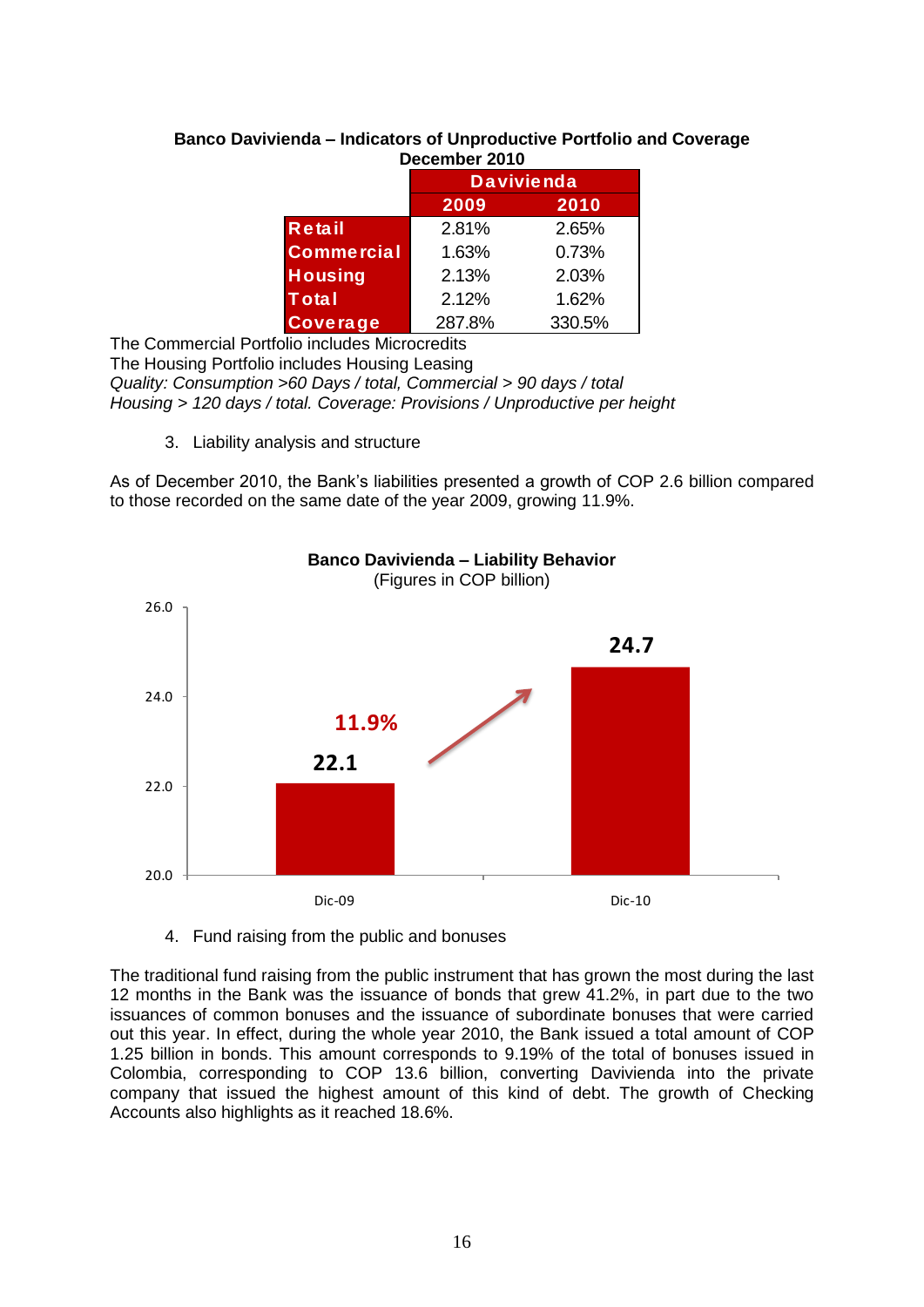|                                     |               | i iyulca Ool tilogaaliy ililiiloi i |               |        |               |
|-------------------------------------|---------------|-------------------------------------|---------------|--------|---------------|
| <b>DAVIVIENDA</b>                   | <b>Dec 09</b> | %Part.                              | <b>Dec 10</b> | %Part. | <b>Growth</b> |
| <b>Saving Accounts</b>              | 8,482         | 44.2%                               | 8,727         | 41.3%  | 2.9%          |
| <b>Checking Accounts</b>            | 2,616         | 13.6%                               | 3,103         | 14.7%  | 18.6%         |
| Time deposits                       | 5,636         | 29.3%                               | 5,986         | 28.3%  | 6.2%          |
| <b>Others</b>                       | 287           | 1.5%                                | 247           | 1.2%   | $-13.8%$      |
| <b>Bonds</b>                        | 2,183         | 11.4%                               | 3,083         | 14.6%  | 41.2%         |
| <b>Fund raising from the public</b> | 19,204        |                                     | 21,145        |        | 10.1%         |

#### **Banco Davivienda - Fund raising instruments**  (Figures COP thousand million)

## 5. Equity structure

The Bank's equity closed at December 2010 in COP 3.6 billion, COP 0.85 billion more than at December 2009. This is explained by the issuance of shares occurred on August 2010 for an amount of COP 0.416 billion and the internal generation of results that reached an amount of COP 0.517 billion.

As of December 2010, the technical net worth ascended to COP 3.6 billion, while the assets weighted for risk level reached an aggregate amount of COP 24.4 billion. As a whole, these two figures indicate the ratio of solvency of the Bank (technical net worth / assets weighted per risk plus the market risk) in 13.64%.

## 6. Statement of results

The results as of December 2010 reached an amount of COP 0.517 billion. This means an increase of 13.1% compared to the results as of December 2009.

|                             | <u> Danco Davivienua - Results as of Decennei Zutu</u><br>(Figures COP million) |           |               |           |  |
|-----------------------------|---------------------------------------------------------------------------------|-----------|---------------|-----------|--|
|                             | <b>December</b><br><b>December</b><br>Growth                                    |           |               |           |  |
|                             | 2009                                                                            | 2010      | <b>Amount</b> | % Porc.   |  |
| Portfolio income            | 2,361,966                                                                       | 2,316,297 | $-45,669$     | $-1.9\%$  |  |
| Investments income          | 604,878                                                                         | 332,141   | $-272,738$    | $-45.1%$  |  |
| <b>Disbursements</b>        | 906,358                                                                         | 670,802   | $-235,556$    | $-26.0\%$ |  |
| Provisions                  | 798,210                                                                         | 531,364   | $-266,845$    | $-33.4%$  |  |
| <b>Net financial Margin</b> | 1,262,277                                                                       | 1,446,272 | 183,995       | 14.6%     |  |
| <b>Operational Income</b>   | 672,197                                                                         | 685,353   | 13,156        | 2.0%      |  |
| <b>Operational Expenses</b> | 1,560,213                                                                       | 1,642,241 | 82,028        | 5.3%      |  |
| <b>Utilidad Operacional</b> | 374,261                                                                         | 489,384   | 115,123       | 30.8%     |  |
| Net non operational         | 159,215                                                                         | 169,399   | 10,184        | 6.4%      |  |
| <b>Profit before Taxes</b>  | 533,476                                                                         | 658,783   | 125,307       | 23.5%     |  |
| Taxes and others            | 77,016                                                                          | 142,118   | 65,102        | 84.5%     |  |
| <b>Net income</b>           | 456,460                                                                         | 516,665   | 60,205        | 13.2%     |  |

# **| Banco Davivienda - Results as of December 2010**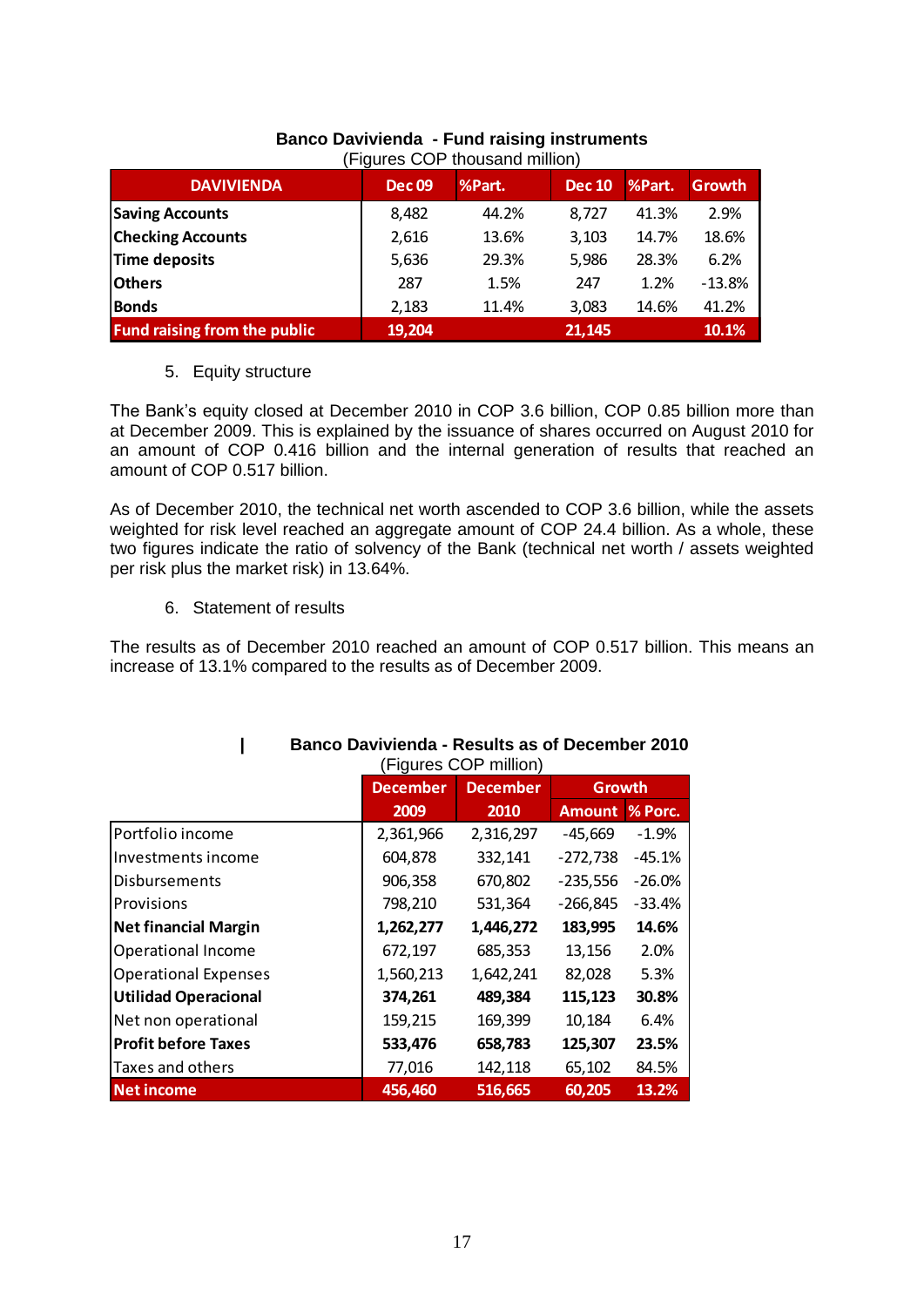## <span id="page-18-0"></span>**3. Affiliate performance**

#### a. Bancafé Panama

During the second term in the year 2010, a growth of 17.1% occurred in the net worth and during the last twelve months the profits increased US \$5 million that translate into a growth of 50%, reaching US \$15 million as of December 2010.

|                |           | Growth    |        |               |
|----------------|-----------|-----------|--------|---------------|
|                | Dec. 2009 | Dec. 2010 | Amount | $\frac{0}{0}$ |
| Asset          | 513       | 526       | 13     | 2.53%         |
| Liability      | 443       | 444       |        | 0.23%         |
| Equity         | 70        | 82        | 12     | 17.14%        |
| <b>Profits</b> | 10.0      | 15.0      | 5.0    | 50%           |

(Figures in USD million)

#### b. Bancafe International

The Financial Superintendency of Colombia approved, on the 15th day of October 2009, the conversion of Edge Act Corporation (Bancafe International) into an International Branch of the Banco Davivienda. In addition, the entity "Office of Financial Regulation" (OFR) approved such conversion on the  $9<sup>th</sup>$  day of August 2010. For the second term in 2010, an approval was obtained from the FED. At the beginning of the year 2011, this affiliate was already part of the Banco Davivienda branches.

|                | 11. 1991 CS 111 OOD THIMONY |           |               |          |
|----------------|-----------------------------|-----------|---------------|----------|
|                |                             |           | Growth        |          |
|                | Dec. 2009                   | Dec. 2010 | <b>Amount</b> | %        |
| Asset          | 104                         | 103       | -1            | $-0.96%$ |
| Liability      | 91                          | 91        |               | $0.00\%$ |
| Equity         | 13                          | 12        | -1            | $-7.69%$ |
| <b>Profits</b> | 0.0                         | (0.0)     | 0.0           |          |

#### (Figures in USD million)

#### c. Confinanciera

The main conclusion of the financial result of Confinanciera for the year 2010 is that all its relevant indicators moved toward a suitable direction. The credit and leasing disbursements grew 31.33% in respect of the year 2010. On the other hand, although Confinanciera at the end of the first term showed a decrease of 6.55% in its credit and leasing productive balance, this situation was reverted during the second term and the year ended with a growth of 11.50%. In the same way, the asset quality substantially improved. The level of default index according to oldness at more than 30 days passed from 11.30% at the beginning of the year, to 4.81% on the 31<sup>st</sup> day of December 2010. Likewise the properties or goods received in payment decreased 71%, passing from COP 1,110 million to COP 320.8 million.

As a result of the above, the company passed from recording profits in the year 2009 for an amount of COP 6,043.3 million to COP 15,824.9 million, and during the last 3 months the monthly average profits recorded were COP 1,735.5, anticipating a year 2011 with a positive trend.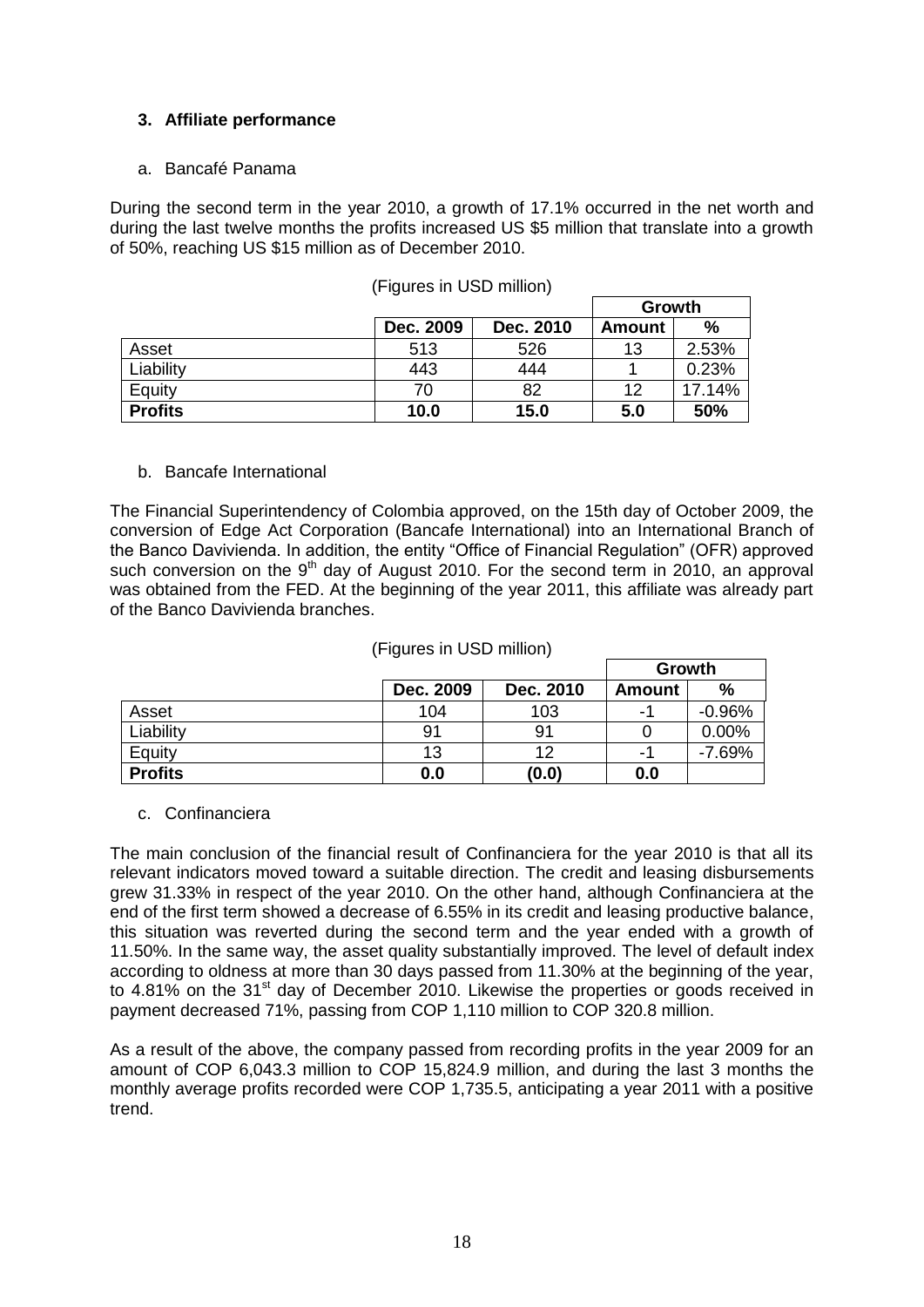## (Figures in COP million)

|                |           |           |           | Growth   |
|----------------|-----------|-----------|-----------|----------|
|                | Dec. 2009 | Dec. 2010 | Amount    | %        |
| Asset          | 459,273   | 416,683   | (42, 590) | $-9.3%$  |
| Liability      | 399,225   | 345,850   | (53, 375) | $-13.4%$ |
| Equity         | 60,048    | 70,833    | 10,785    | 18.0%    |
| <b>Profits</b> | 6,043     | 15,825    | 9,782     | 161,9%   |

#### d. Fiduciaria Davivienda

During the year 2010 its profits grew 14%. The return over the initial equity was 32% and the return over the asset was 28%. The Administrated Assets had a variation of 41.4% with an amount higher in COP 976 million to the amount of the last year, and represented by COP 3.3 billion.

At the end of the year 2010, the amount of the trusts administered by Fiduciaria Davivienda S.A. was COP 3,333,785.7 million, with a growth of 41% competed to the year 2009. This result is mainly explained by the growth of the real estate trust businesses of 95%, administration 48%, and collective portfolios of 22%.

The result of the administered fund and the collective portfolios was the following: The Dafuturo Voluntary Fund of Pensions closed the year with an amount of COP 735,315.9 million growing 9% with respect of the year 2009; the Daviplus Collective Portfolio ended with an amount of COP 88,344.8 millions. The reduction of this balance had its origin in the decrease of the contributions made by the individual and corporate customers. The Consolidar Collective Portfolio grew 17% and closed with an amount of COP 221,004.6 million; this increase resulted from the increase of the funds from the real estate businesses; and the Superior Collective Portfolio grew 46% and ended the year 2010 with an amount of COP 859,452.1 million. This growth was in part due to the merging with the compartment of individuals of the Rentacafe Open Collective Portfolio and the growth in the number of individual customers and their respective contributions.

At the closing of the year 2010, the amount of the real estate trusts reached COP 1,061,429.0 million that represent 95% growth product of a strategy of deepening with the constructor customers and the obtaining of businesses at the main cities in the country.

At the closing of the 2010 accounting period, the amount of the administration trusts reached COP 368,239.3 million, representing 48% growth compared to the year 2009, due to the growth of the parking, administration and payment businesses.

|                             |           |           |               | Growth        |
|-----------------------------|-----------|-----------|---------------|---------------|
|                             | Dec. 2009 | Dec. 2010 | <b>Amount</b> | $\frac{0}{0}$ |
| <b>Administrated Assets</b> | 2,358,061 | 3,333,786 | 975,725       | 41.4%         |
| Asset                       | 50,906    | 58,392    | 7,486         | 14.7%         |
| Liability                   | 4.979     | 5,954     | 975           | 19.6%         |
| Equity                      | 45,927    | 52,438    | 6,511         | 14.2%         |
| <b>Profits</b>              | 13,245    | 15,116    | 1,871         | 14.1%         |

(Figures in COP million)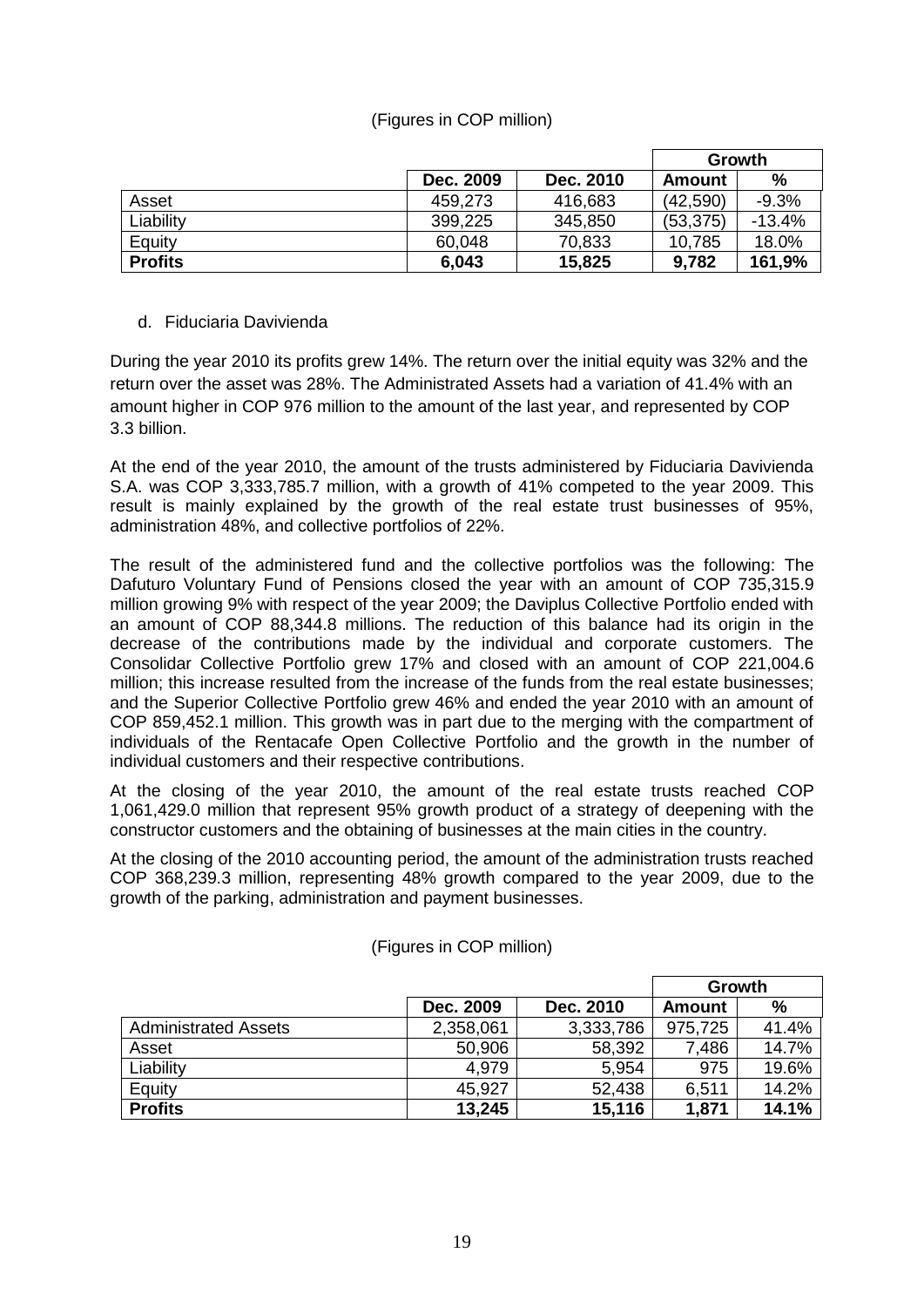#### e. Fiduciaria (Trust) Fiducafé

During the year 2010, the total number of businesses directly manager by the Trust reached and amount of COP 6.5 billion, with a positive variation of 8% in respect to the month of December in the previous year. From the total ob businesses, the pension trusts had a participation of 66.6%, followed by the administration and payment businesses with 13.5%, the guaranty and payment source businesses with 8.7% and the other resources related to social security with 8.1%. During the first term in the year 2010, the (CCA) *Rentaliquida* (Net Income) operation started and the amount administrated on the 31st day of December 2010 is COP 27.907 million.

#### (Figures in COP million)

|                             |           |           |               | Growth        |
|-----------------------------|-----------|-----------|---------------|---------------|
|                             | Dec. 2009 | Dec. 2010 | <b>Amount</b> | $\frac{9}{6}$ |
| <b>Administrated Assets</b> | 5,984,656 | 6,537,467 | 552,811       | 9.24%         |
| Asset                       | 75,748    | 76,356    | 608           | 0.80%         |
| Liability                   | 7,999     | 7,008     | $-991$        | $-12.39%$     |
| Equity                      | 67,748    | 69,348    | 1,600         | 2.36%         |
| <b>Profits</b>              | 23,099    | 7,334     | $-15,766$     | $-68.25%$     |

#### f. Davivalores

The Davivalores main income during the year 2010 derived from the performance of customer orders through a commission agreement for an amount of **COP 1,852 million**, and the placement of primary issuances for an amount of COP **684 million.** The income from administration and custody suffered an important decrease mainly due to the fact that the customers, owners of Ecopetrol shares, were not charged for this service.

The company showed an increase of its operational expenses of 25%, mainly explained for the direct costs associated to a higher volume of operations in variable income and to the technological optimizations carried out during the year. The company's personnel expenses grew, from one year to the other, 73% as a result of the strengthening of the personnel plant, even when an increase of 300% has been projected for this heading.

#### (Figures in COP million)

|                |           |           |          | Growth   |
|----------------|-----------|-----------|----------|----------|
|                | Dec. 2009 | Dec. 2010 | Amount   | %        |
| Asset          | 10,398    | 11,902    | 1,504    | 14.5%    |
| Liability      | 653       | 1,248     | 595      | 91.1%    |
| Equity         | 9,745     | 10,653    | 909      | 9.3%     |
| <b>Profits</b> | 1,493     | 380       | (1, 114) | $-74.6%$ |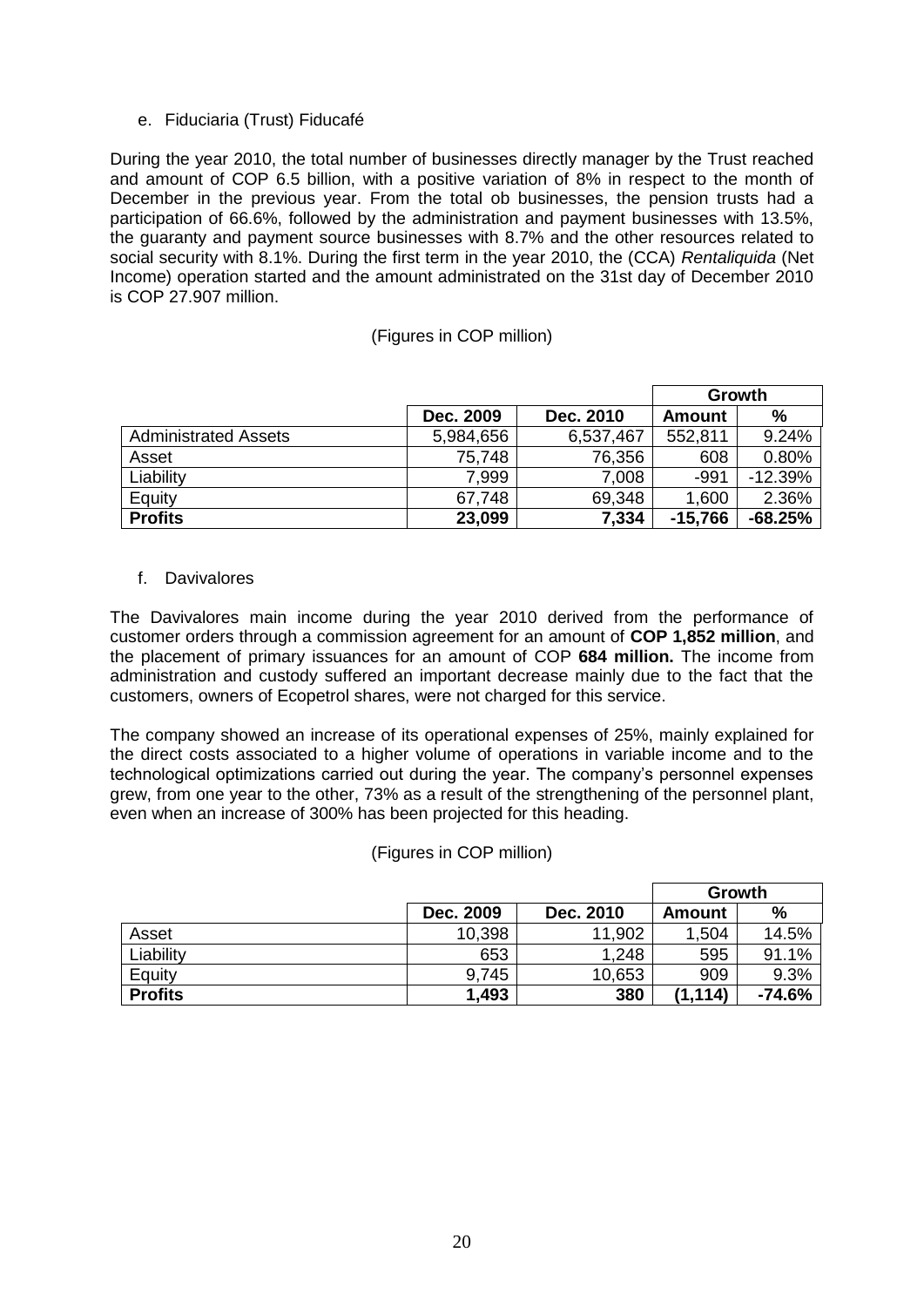## <span id="page-21-0"></span>**4. Risk analysis**

The risk administration and management of Davivienda and the "Grupo Bolivar" is made through a synergy strategy among the companies, consolidating a Risk area for all the companies, which optimizes the technological and academic ressources for the development of tools addressed to measure, analyze and control the risks assumed. The Note 32 of the Financial Statements includes indicators detailed for each one of them.

## 1. Credit Risk Administration System (SARC for its abbreviation in spanish)

The management of credit risk is based on the definitions made by the credit risk committees, focused on analyzing and controlling the policies defined for People and Enterprise Banks, in accordance with the guidelines established for each of them by the Board of Directors. The credit portfolio provisions are made in accordance with the methodologies and models of reference described in Chapter II of Basic, Accounting and Financial Circular Letter (External Circular Letter 100, 1995) from the Financial Superintendency of Colombia, and on December 2010 such provisions reached an amount of COP 1.1 billion, providing 150% coverage to the unproductive portfolio qualified in C.D.E.

## 2. Market risk

The Bank's Treasury is performing in accordance with the guidelines and strategies defined by the Board of Directors, the Asset and Liability Management Committee, and the Financial and Investments Risk Committee. The control to the creation of value of the different business lines and/or portfolios is made by the Financial Risk Area, as well as the identification, measurement and monitoring of the market risk. As of December 31, 2010, the amount in regulatory risk (VeR for its abbreviation in spanish), calculated pursuant to the methodology described in Chapter XXI in the Basic, Accounting and Financial Circular Letter (External Circular Letter 100, 1995) from the Financial Superintendency of Colombia was COP 170.9 thousand million. The summary of the internal model used for calculating the amount in risk can be found in Note 32 of the Financial Statements, as well as the main results of the standard methodology.

3. Liquidity risk

With the purpose of measuring the liquidity risk, the guidelines established in Chapter VI in the Basic, Accounting and Financial Circular Letter (External Circular Letter 100, 1995) from the Financial Superintendency of Colombia apply, which establishes the Rules Related to the Administration System of the Liquidity Risk and defines the Indicator of the Liquidity Risk (IRL for its abbreviation in spanish), which on the  $31<sup>st</sup>$  day of December 2010 was COP 2.7 billion. The guidelines in the Administration System of Liquidity Risk (SARL for its abbreviation in spanish) are explained in Note 32 to the Financial Statements.

> 4. Administration System of the Operative Risk (SARO for its abbreviation in spanish)

## **Evolution 2010:**

The administration system of the operative risk has been converted into one of the basic elements for preventing and mitigating the possibility of incurring in losses due to deficiencies, failures or improperness in the Bank's processes pursuant to the External Circular Letter 041, 2007 from the Financial Superintendency of Colombia.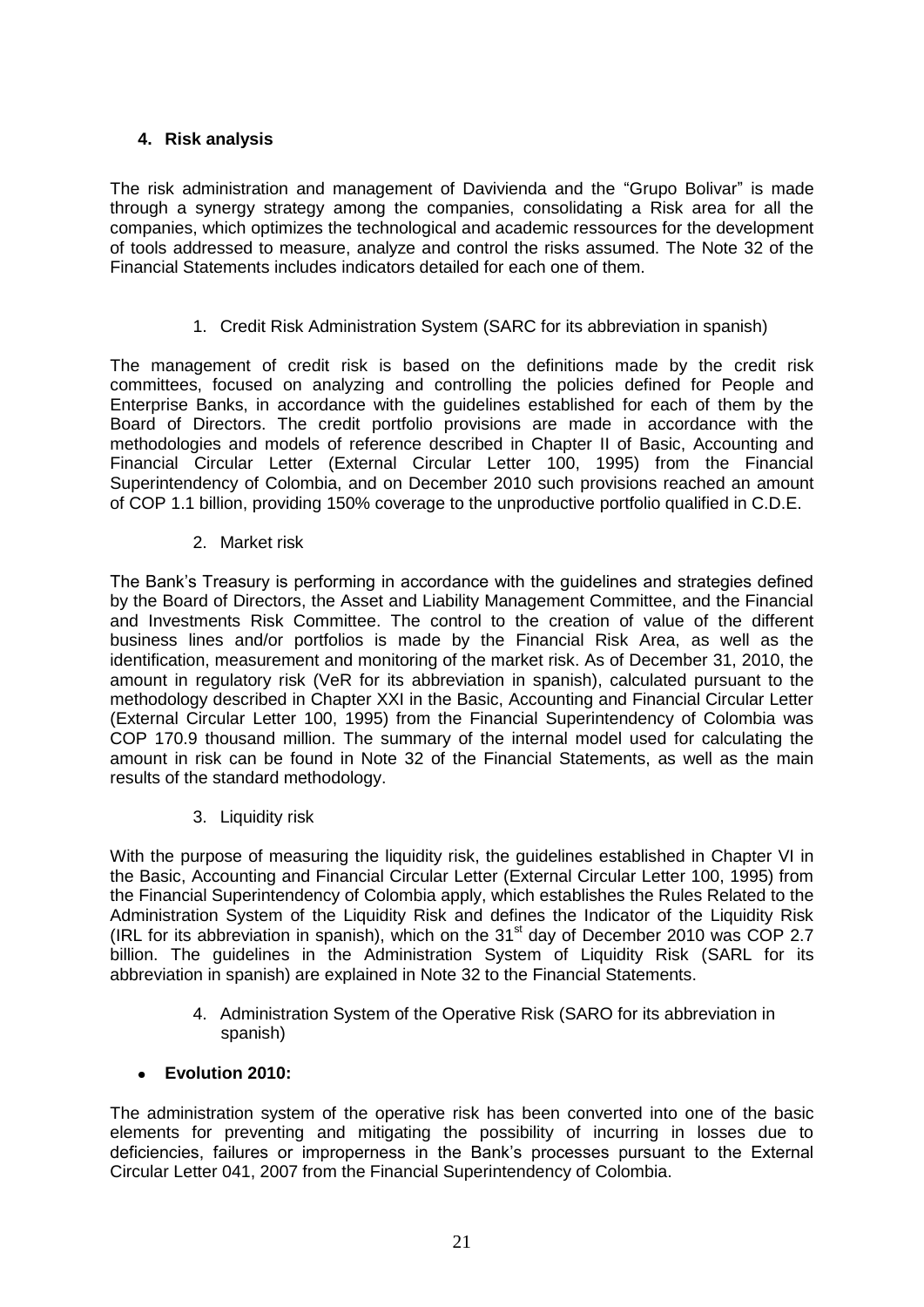The action plans developed during the year 2010 on the subject of the continuous improvements of our processes, technological and physical structure, the selection and continuous training of human talent and the establishment of controls addressed to mitigate both internal and external risks have allowed the Bank to offer higher effectiveness and security to its operations.

The profile of the Operative Risk presented on the graphics below allows us to show that the risks qualified as critical and high (Inherent Risk Profile Graphic), applying the controls the Bank has been establishing (Residual Risk Graphic), has, in a representative manner, achieved their effective and timely mitigation.



For those risks that are still qualified as high, action plans are under process for achieving a better assurance.

It is important to highlight that as any dynamic process affected by the surrounding changes, the Bank, using its monitoring systems, is developing continuous improvement plans, assuring the quality, effectiveness, and timely of its businesses for the benefit of the customers, shareholders, officials and the community in general.

• INTERNAL CONTROL SYSTEM (SCI for its abbreviation in spanish)

The Bank, as a part of its risk administration strategy, has implemented and is optimizing an internal control system that allows assuring that the market risks (SARM), credit risk (SARC), operative risk (SARO), liquidity risk (SARL), asset laundry and terrorism financing risk (SARLAFT), and the guaranty ris (SARG) are duly controlled in accordance with their level of probability and impact, pursuant to the provisions in the External Circular Letter 038, 2009 from the Financial Superintendency of Colombia.

The structure of the internal control system is constituted by the following fundamental elements:

- A control environment  $\bullet$
- Policies and procedures for the generation, revelation, and custody of information
- Accounting policies and procedures  $\bullet$
- Policies and procedures for technology management
- Control activities in all the entity's processes  $\bullet$
- $\bullet$ Policies and procedures for monitoring the ICS
- Independent assessments of the ICS made by Audit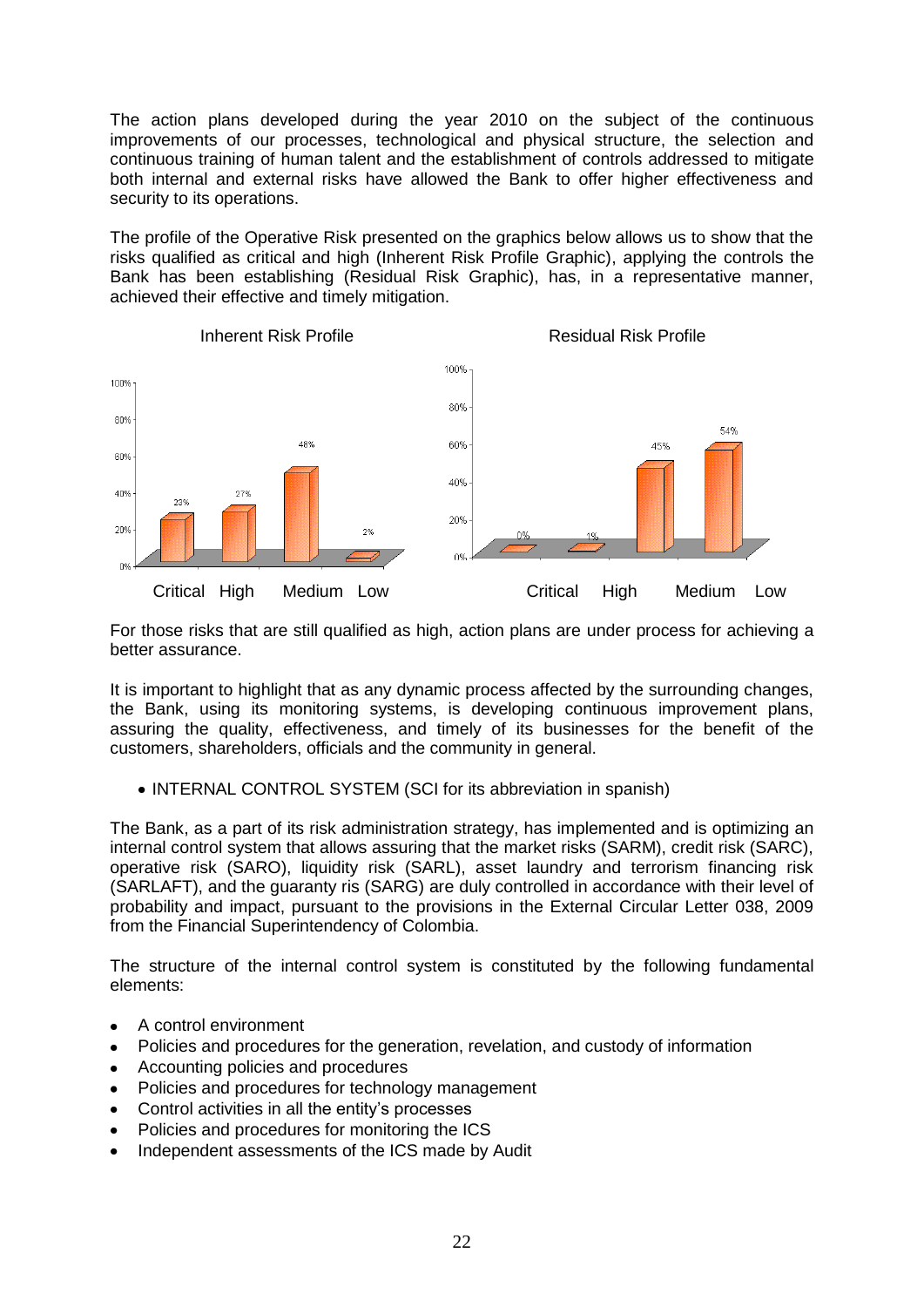Their application and maintenance are permanent and their evolution will be consolidated along time.

FINANCIAL CONSUMER ATTENTION SYSTEM (SAC)

As a part of a duly attention and protection of the financial consumer, the Bank has developed a series of activities addressed to propitiate an environment of protection and respect of the financial consumers, in accordance with the provisions in the regulations in effect (Law 1328, 2009 and External Circular Letter 015, 2010 from the Financial Superintendency of Colombia).

With the purpose of achieve such an environment of attention, protection and respect of the financial consumer, the Bank is applying and is in the process of optimizing the following goals:

- Using due diligence as for offering the products and the rendering of the services to the consumers, with the purpose of the consumers to receive the information and/or the respectful attention they deserve, in developing the relations they establish or wish to establish with the Bank.
- Endeavour to achieve a suitable education of the financial consumer.
- Providing the financial consumer with true, sufficient, clear and timely information that allows them to suitably know their rights, obligations and the costs of the different products and services.
	- 5. Administration System of Asset Laundry and Terrorism Financing Risk (SARLAFT for its abbreviation in spanish)

During the second term in the year 2010, the Banco Davivienda complied with the accounting policies and procedures established, which gather the whole Colombian regulatory frame, as well as the recommendations and better international practices on this matter, mainly those of the Group of International Financing Action – GAFI and GAFISUD. These policies are envisaged in our Compliance Manual.

We also complied with the process of customer knowing, we made a follow up of operations in accordance with a process established, made amendments to the Compliance Manual in what respects to procedures, which were approved by the Company's Board of Directors; and we complied with the training plan established for the year 2010.

6. Evolution of the Internal Control System (SCI for its abbreviation in Spanish)

Davivienda and its affiliate companies possess the abilities needed for the execution of the Internal Control System, in accordance with the provisions in the External Circular Letter 038, 2009 from the Financial Superintendency of Colombia.

Currently Davivienda is applying control regulations to its operations, which are performed and monitored in each one of the organizational processes. These regulations are frequently assessed by the Audit Vice-presidency and the other control bodies.

The assessment made to the internal control and risk administration systems allows concluding that they efficient and contribute to the achievement of the organizational purposes.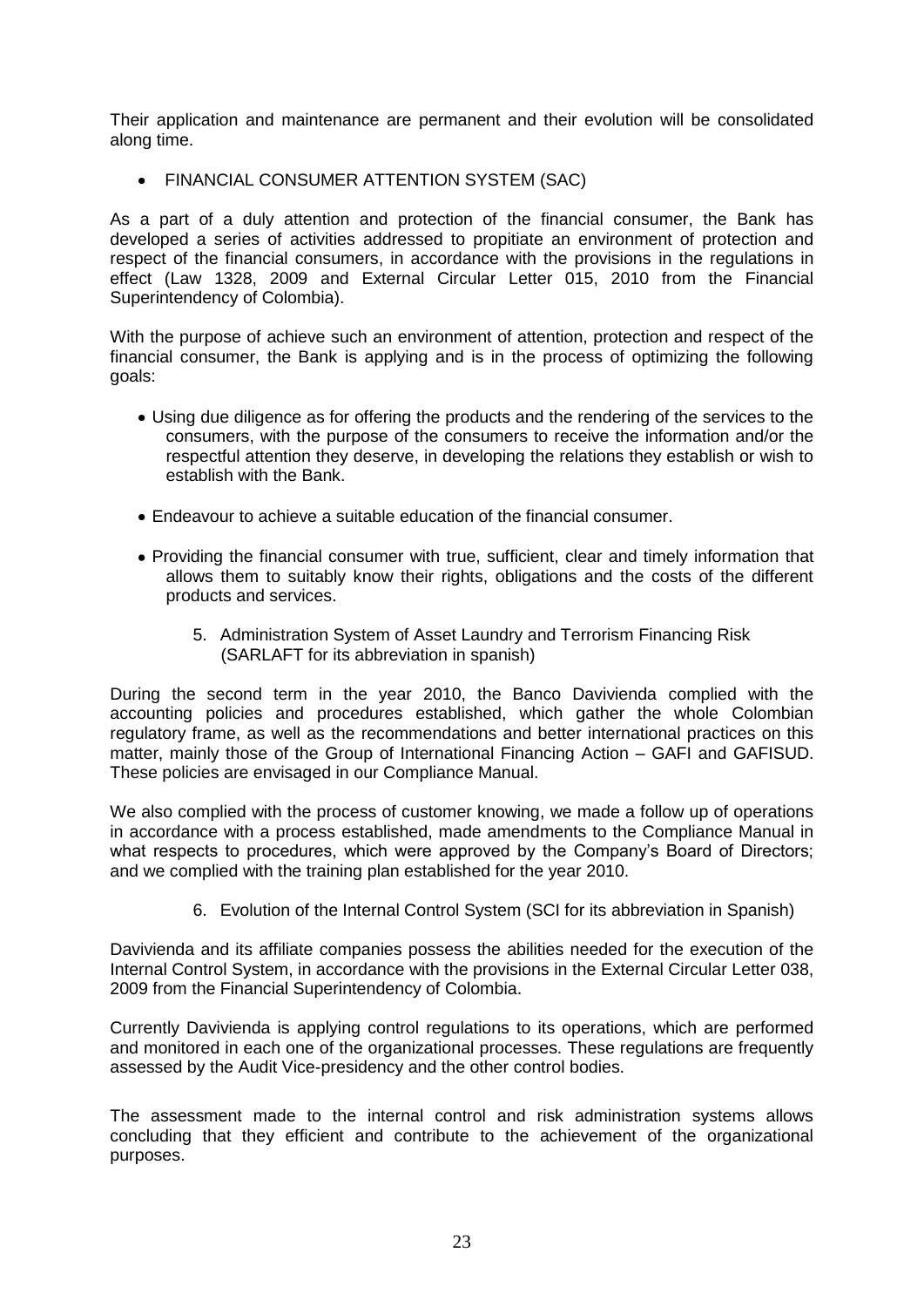This system is characterized by the following:

- It possesses a suitable control environment as it offers the elements of the organizational culture, generating a sense of integrity and awareness on all the officials, regarding control.
- Some activities are developed for assisting the risk management, such as the establishment of purposes, the identification of events, the assessment of risk, and the answer to risk supported on the Risk Administration Systems.
- Control activities are performed, such as the policies and procedures necessary for managing the risks and following up the controls, generating assessments and action plans.
- Some necessary measures have been adopted for protecting, storing, accessing, maintaining, protecting, and revealing the information that is considered reliable, complete, and available; having the means to communicate any significant information both inside and outside the Bank and its affiliated companies.
- This system establishes and promulgates policies and procedures for the administrators and senior directors to perform monitoring.
	- 7. Audit Committee

The Bank Board of Directors verified the operation of the internal control procedures through the definition and approval of strategies and policies that agree with the recommendations made by the Audit Committee, and the compliance with the legal regulations issued by the Financial Superintendency of Colombia.

With the purpose of guaranteeing the compliance of the organizational objectives, some policies were defined and established, addressed to improving the internal control system, which envisages aspects related to the human talent (self-control principle), regulations, control methods and procedures (self-regulation principle), entity operation (selfmanagement principle), as well as risk management, control activities, information, communication, accounting management, technological management, ICS monitoring and independent assessments.

In order to verify the effectiveness of the internal control system, the Bank has a Statutory Accounting Revision Office, an Audit Vice-presidency Office, and some risk management areas that in accordance with their duties perform the assessment and monitoring activities to the different components in the internal control system. In respect to the monitoring of the application of the controls and their effectiveness for mitigating risks, it was established as a continuous activity in charge of those responsible of each process. A special attention is given to the verification of the optimum assurance of the financial – accounting management, the technology management, the risk management, the information management and the communication management, which are considered as critical for the achievement of the strategic objectives of the business.

During the examined period of time, and in accordance with the reports prepared, no material deficiencies were detected that impact the financial statements of the entity.

The Audit Committee met three times during the second term in the year 2010, in accordance with the conditions established within the regulatory frame. The main managements or activities performed during said sessions were the following: Follow up of the risk exposure levels in the entity and their implications to the Bank, Assessment of the reports presented by the Internal Audit, the compliance officer and the Statutory Auditor's Office, Revision of the progress of the strengthening of the ICS, Study and analysis of the financial statements, and Verification of the opinions presented by the vigilance body. For all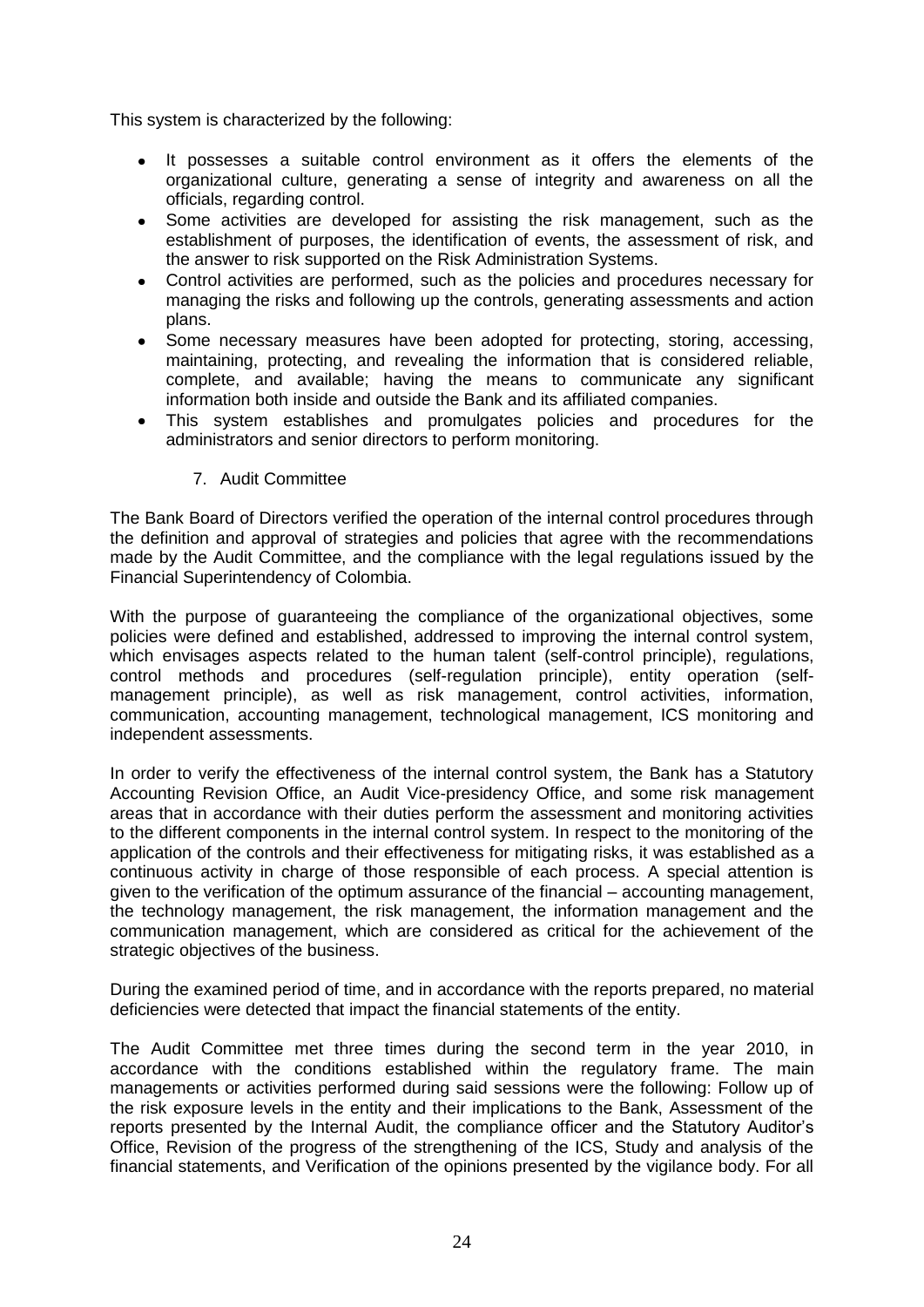the cases, a follow up was made, as well as a timely verification and correct attention by the administrators to the opinions presented.

The Bank has an Audit Vice-presidency that reports to the Board of Directors with the purpose of guaranteeing their independence. The Internal Audit developed 100% of its program in accordance with the plan presented to the Audit Committee. This plan was the result of a prioritization exercise by level of risk of the different Bank processes, based on the Strategic Map, regulatory and legal obligations. The different areas have attended the recommendations made, developing an action plan for each of them, which is the object of follow up at the Audit Committees.

- 8. Administrative aspects
	- a. Juridical situation

The Bank currently has processes against it that can affect its solvency or stability situation. The more important processes are listed in the Note 19 to the Financial Statements.

b. Administrative situation

As of December 2010, the Bank had 9,755 positions at indefinite term, 42 positions at fixed term, 411 apprentice positions, and 180 temporary positions, for a total number of 10,388 positions.

c. Intellectual property and copy rights

Davivienda has internally established programs for making its officials aware, with the purpose that through self-regulation, the compliance of the Intellectual Property and Copy Rights regulations is achieved. In addition, these programs are reinforced by periodical audit visits to the different areas in the Bank, with the purpose of assessing this aspect, among other things.

d. Operations with partners and administrators

The operations made by the "Banco Davivienda" with its partners and administrators are adjusted to the general policies established by the entity. These operations are detailed in the Note 31 to the Financial Statements.

The credits and deposits with economic linked persons (shareholders, members of the board, administrators and other linked persons) reach an amount of COP 38,444 and COP 390,741 million, respectively.

As a retribution for attending the meetings of the Board of Directors, the entity paid fees and commissions to members and advisors for an amount of COP 227 million.

e. Intensity of relations of the entrepreneurial group

As a tradition, the Banco Davivienda maintains business relations with enterprises in the same group, seeking a higher joint efficiency through the specialization of each company on those tasks in which they have competitive advantages.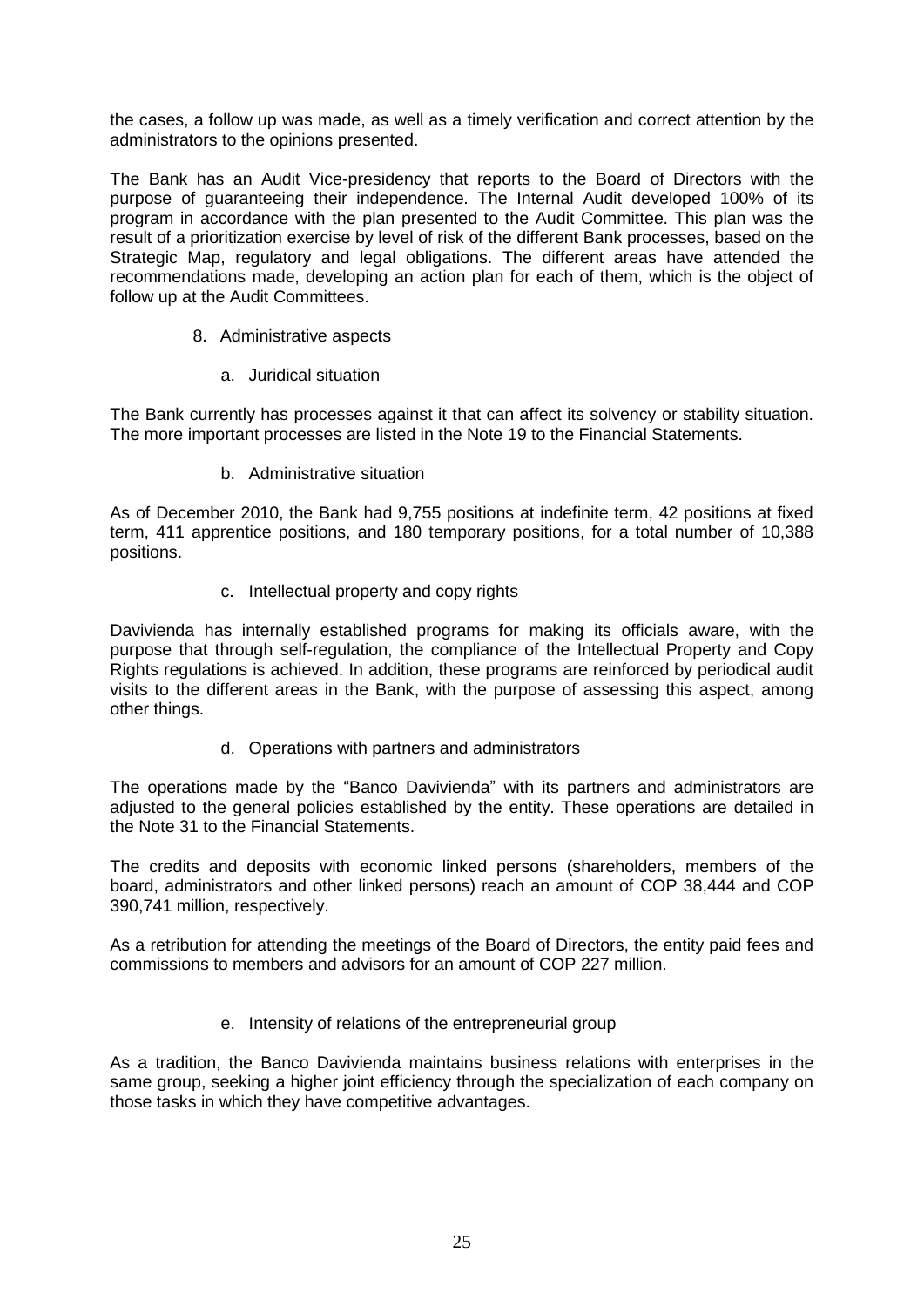Herein below we present a summary of the main operations with linked or related parties as of the 31st day of December 2010, which detail is submitted on the Note 31 to the Financial Statements:

| (Figures in COP million) |  |  |  |  |
|--------------------------|--|--|--|--|
|--------------------------|--|--|--|--|

| Assets    | 2.244.313 |
|-----------|-----------|
| Liability | 908.925   |
| Income    | 139.604   |
| Expenses  | 60.769    |

No important operations were completed during the accounting period ended on the 31st day of December 2010, between the Banco Davivienda and other entities through the influence or in interest of the Sociedades Bolivar S.A., or Sociedades Bolivar S.A. and other entities in the interest of Davivienda either.

No important decisions were made or not made by the Banco Davivienda due to the influence or in the interest of Sociedades Bolivar S.A., or decisions made or not made by Sociedades Bolivar S.A. in the interest of the Bank.

f. Disbursements for the directors of the company

The disbursements to directors reach an amount of COP 3,224 million.

g. Disbursements for linked advisors or managers

The disbursements made to advisors and managers are listed below:

(Figures in COP million)

Board of Directors Fees \$130

h. Donations

During the second term in the year 2010 donations were made for an amount of COP 4,060 million.

i. Propaganda and public relations expenses

The propaganda expenses reach an amount of COP 48.398 million and those of public relations to COP 576 million.

j. Foreign Property

The money and other property belonging to the company abroad reach an amount of COP 73,206 million and its obligations in foreign currency to COP 1,791,013 million.

k. Local and/or foreign investments

The detail of the investments in participative titles is revealed on the Note 5.9 to the Financial Statements. They reach an amount of COP 312,296 million as follows:

Local investments: COP 236,386 International Investments: COP 75,910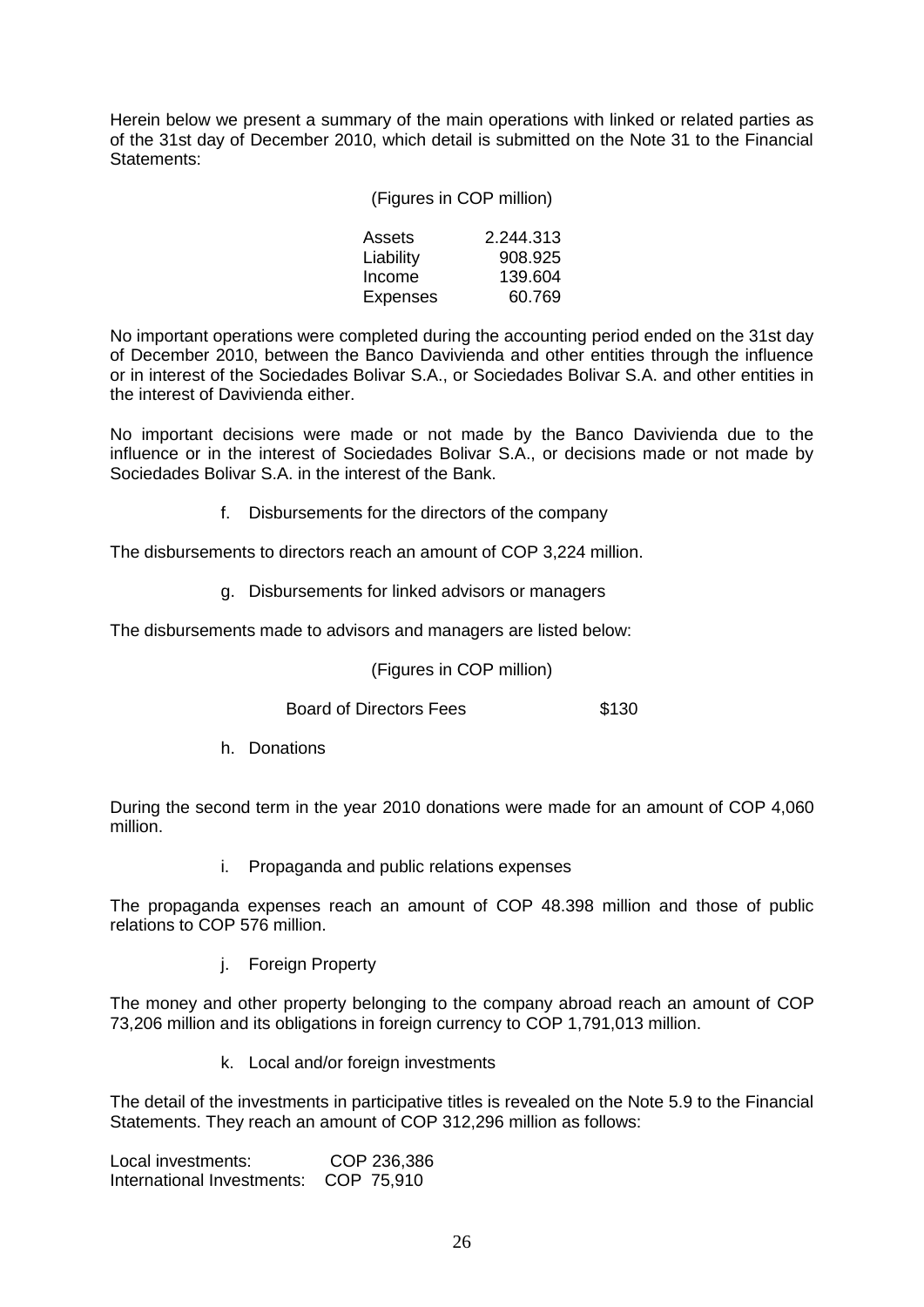## **l. Statement of Entrepreneurial Social Responsibility:**

"We work for the prosperity and happiness of the families"

It is important to acknowledge that the "Grupo Bolivar" and the "Banco Davivienda" have worked for years under quidelines of Sustainability, seeking to offer quality and wellbeing to our employees and customers, as well as to their families and the society in general.

Our entrepreneurial actions are based on the principles and values that govern us and we do things in a suitable manner in order to be an ethical sense enterprise and to become a reference for the financial sector and the other sectors in the country.

We responsibly and efficiently manage the financial resources for being profitable along time and to have the capacity of generating development and wellbeing to our shareholders, employees, customers, suppliers, and the society in general.

We assess our actions and processes for them to be environmentally sustainable, at the same time that we make an effort to develop an environmental conscience.

We believe in our people and valuate their wish for learning and knowing, their innovating capacity, their attitude to work as a team and their compromise for reaching excellence.

We work to continuously satisfy our customers, creating positive experiences and building relations of appreciation, respect and loyalty. This is why we endeavor for having good business relations that generate development for our Bank and for those with whom we interact.

We are aware of the needs the society has and of the great importance of promoting progress and equity in our country, a reason why we have made contributions addressed to developing the low resource population.

We are constructing an ambitious strategy of Social Responsibility, with the purpose of effectively coordinating the tasks addressed to contributing to the wellbeing and development of our community and particularly of our country.

m. Foreseeable evolution of the Banco Davivienda

During the year 2011, the Banco Davivienda will offer new products addressed to facilitate the access to transactional services of the population with no bank accounts or links; the Bank will continue focused on supporting the economic strategies of the new government, supporting housing, infrastructure, agricultural banking projects, among others.

Likewise, we have planned the placement of a package of 24 millions of shares that are envisaged in a plan of placement approved by the Superintendency in the year 2010.

n. Important events occurred after the accounting period.

Starting on the first day of January 2011, the affiliated company Bancafé Miami became the first International Branch of the Bank and the first branch of a Colombian bank in the United States of America. Said branch has the capability of offering products and services to the needs of the Colombian customers who have operations in Miami or to customers residing in the United States of America who have operations in Colombia, through a team of more than 50 officials committed to the excellent service that characterizes our organization.